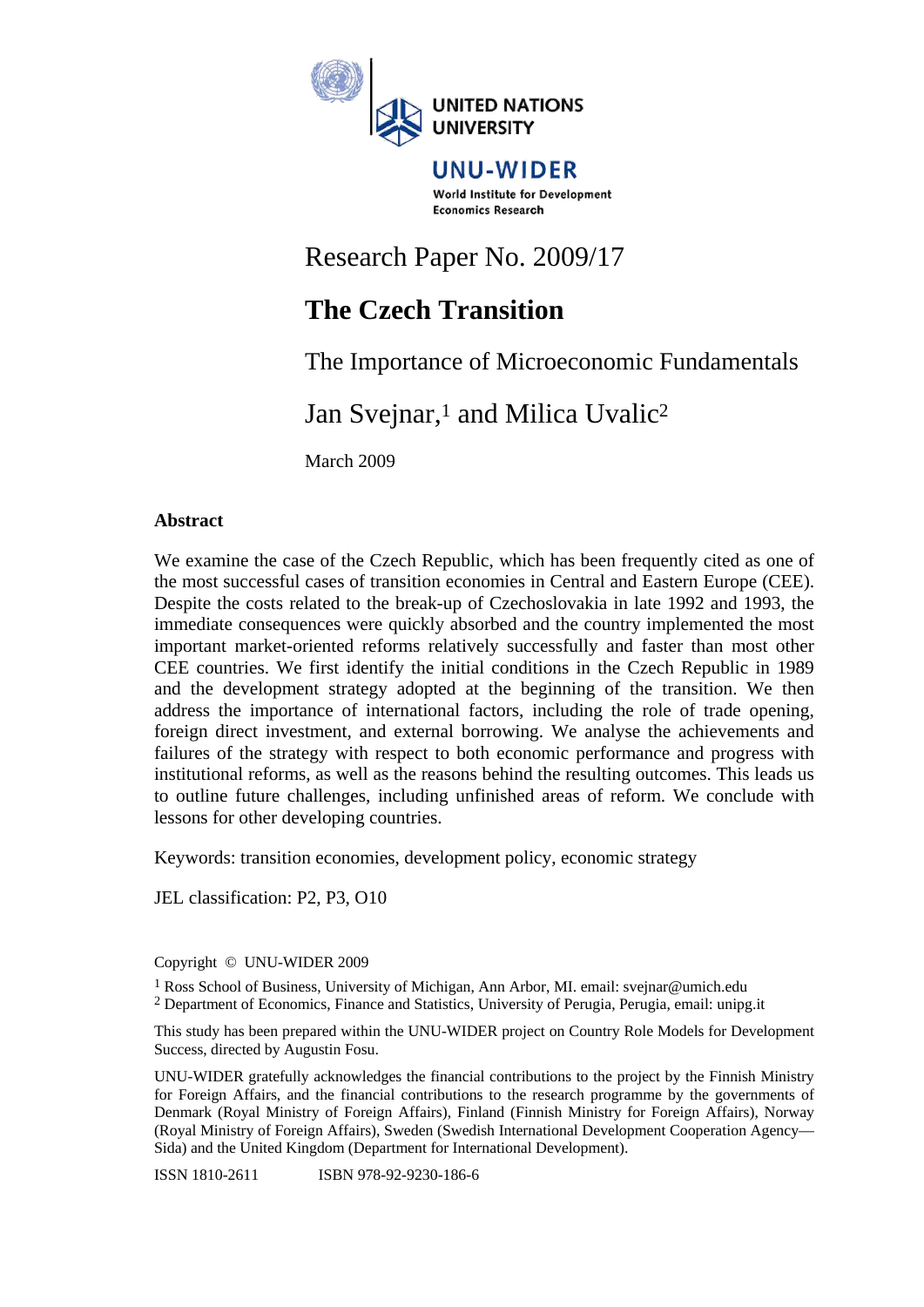#### **Acronyms**

| <b>BEEPS</b> | business environment and enterprise performance survey       |
|--------------|--------------------------------------------------------------|
| <b>CEE</b>   | <b>Central and Eastern Europe</b>                            |
| <b>CMEA</b>  | <b>Council of Mutual Economic Assistance</b>                 |
| <b>EBRD</b>  | European Bank for Reconstruction and Development             |
| EIU          | Economist Intelligence Unit                                  |
| <b>EMU</b>   | European Monetary Union                                      |
| <b>FDI</b>   | foreign direct investment                                    |
| <b>IMF</b>   | <b>International Monetary Fund</b>                           |
| <b>NNP</b>   | net national product                                         |
| <b>OECD</b>  | <b>Organization for Economic Cooperation and Development</b> |
| <b>PPS</b>   | purchasing power standards                                   |

Tables and figure given at the end.

*The World Institute for Development Economics Research (WIDER) was established by the United Nations University (UNU) as its first research and training centre and started work in Helsinki, Finland in 1985. The Institute undertakes applied research and policy analysis on structural changes affecting the developing and transitional economies, provides a forum for the advocacy of policies leading to robust, equitable and environmentally sustainable growth, and promotes capacity strengthening and training in the field of economic and social policy making. Work is carried out by staff researchers and visiting scholars in Helsinki and through networks of collaborating scholars and institutions around the world.* 

*www.wider.unu.edu publications@wider.unu.edu* 

UNU World Institute for Development Economics Research (UNU-WIDER) Katajanokanlaituri 6 B, 00160 Helsinki, Finland

Typescript prepared by Liisa Roponen at UNU-WIDER

The views expressed in this publication are those of the author(s). Publication does not imply endorsement by the Institute or the United Nations University, nor by the programme/project sponsors, of any of the views expressed.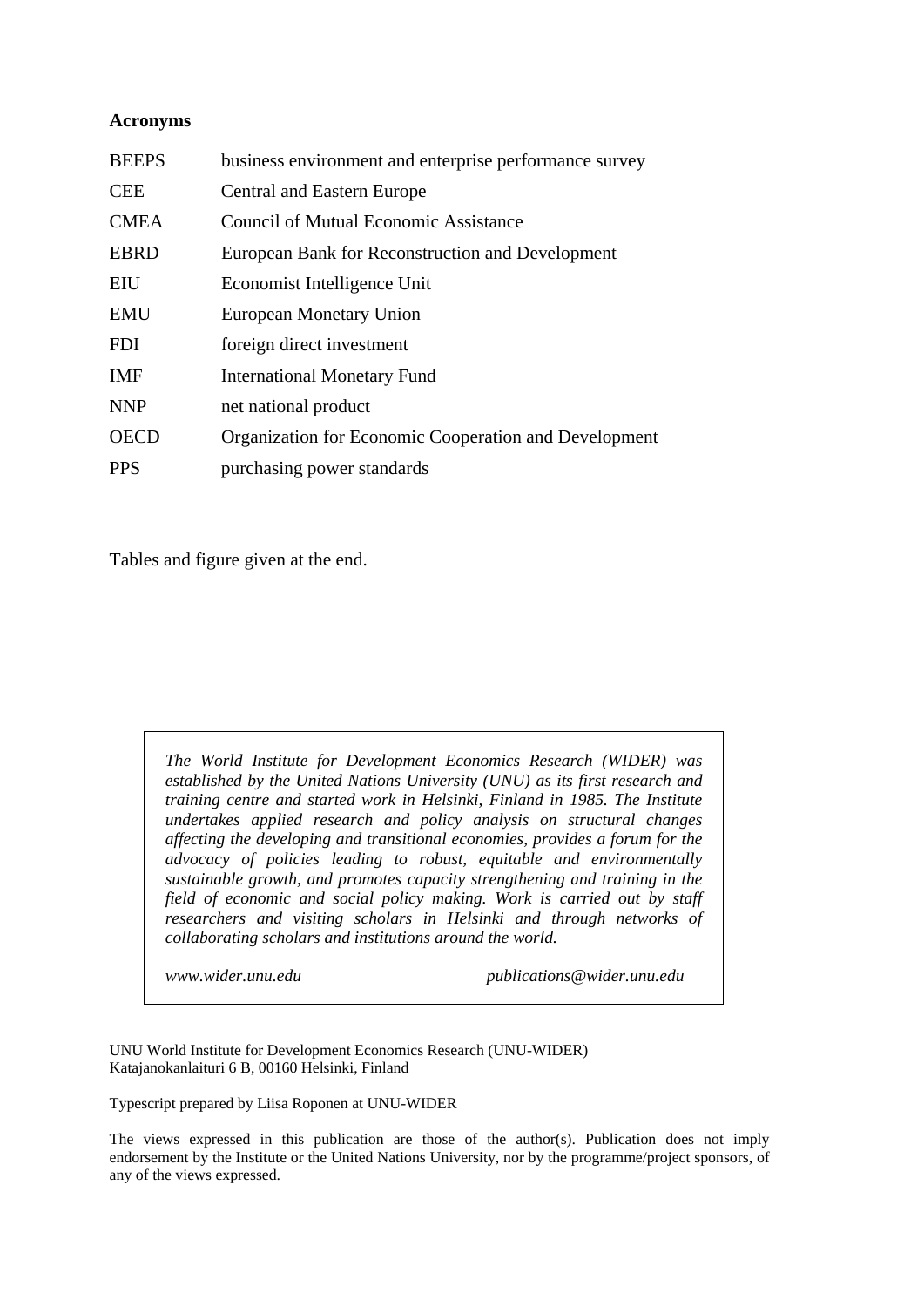# **1 Introduction**

The Czech Republic has been frequently cited as one of the most successful cases of transition economies in Central and Eastern Europe (CEE). Despite the costs related to the break-up of Czechoslovakia in late 1992 and 1993, the immediate consequences were quickly absorbed and the country implemented the most important market-oriented reforms relatively successfully and faster than most other CEE countries. The aim of the present paper is to provide a better understanding of the Czech model of economic development during the postcommunist period, its main features, advantages and shortcomings, both *per se* and in order to draw policy implications for other developing countries.

The paper is structured as follows. The initial conditions in the Czech Republic in 1989 and the development strategy adopted at the beginning of the transition are addressed (section 2). The importance of international factors is also discussed, including the role of trade opening, foreign direct investment (FDI), and external borrowing (section 3). The main achievements and failures of the strategy are then analysed, regarding both economic performance and progress with institutional reforms, as well as the reasons behind the resulting outcomes (section 4). Finally, the present and future challenges are addressed, including areas of reform that remain crucial in the forthcoming period (section 5). The paper concludes with some lessons for other developing countries (section 6).

# **2 Development strategy**

Czechoslovakia was among the first countries in CEE that decided radically to transform its economic and political system, implementing market-oriented economic reforms and introducing multiparty democracy. The 'velvet' revolution against the regime took place already in November 1989, while actual political and economic changes were implemented somewhat later. In June 1990, the noncommunist parties won the parliamentary elections, whereas the first package of economic reforms was launched in early 1991 (see below).

At the time of the revolution, the questions to be addressed were numerous and complex, as transition was a historically unprecedented process in terms of both the scope and speed of necessary changes. There were no blueprints of how to quickly transform a state-owned, centrally planned economy into a full-fledged market economy. Czechoslovakia was among the first countries to experiment with radical economic reforms, including the dismantlement of central planning, price and foreign trade liberalization, and privatization through an innovative model—the vouchers or 'mass' privatization—invented precisely in order to enable the quickest possible, but also most equitable, transfer of state-owned assets into private hands.

During a large part of the period considered, the development strategy pursued by the Czech government coincided to a great extent with the transition strategy. Although the European Bank for Reconstruction and Development (EBRD) in 1995 had made a sharp distinction between the concepts of 'transition' and 'economic development' transition being defined as the process of establishing open market economies, referring to institutional change, whereas development referred to the enhancement of living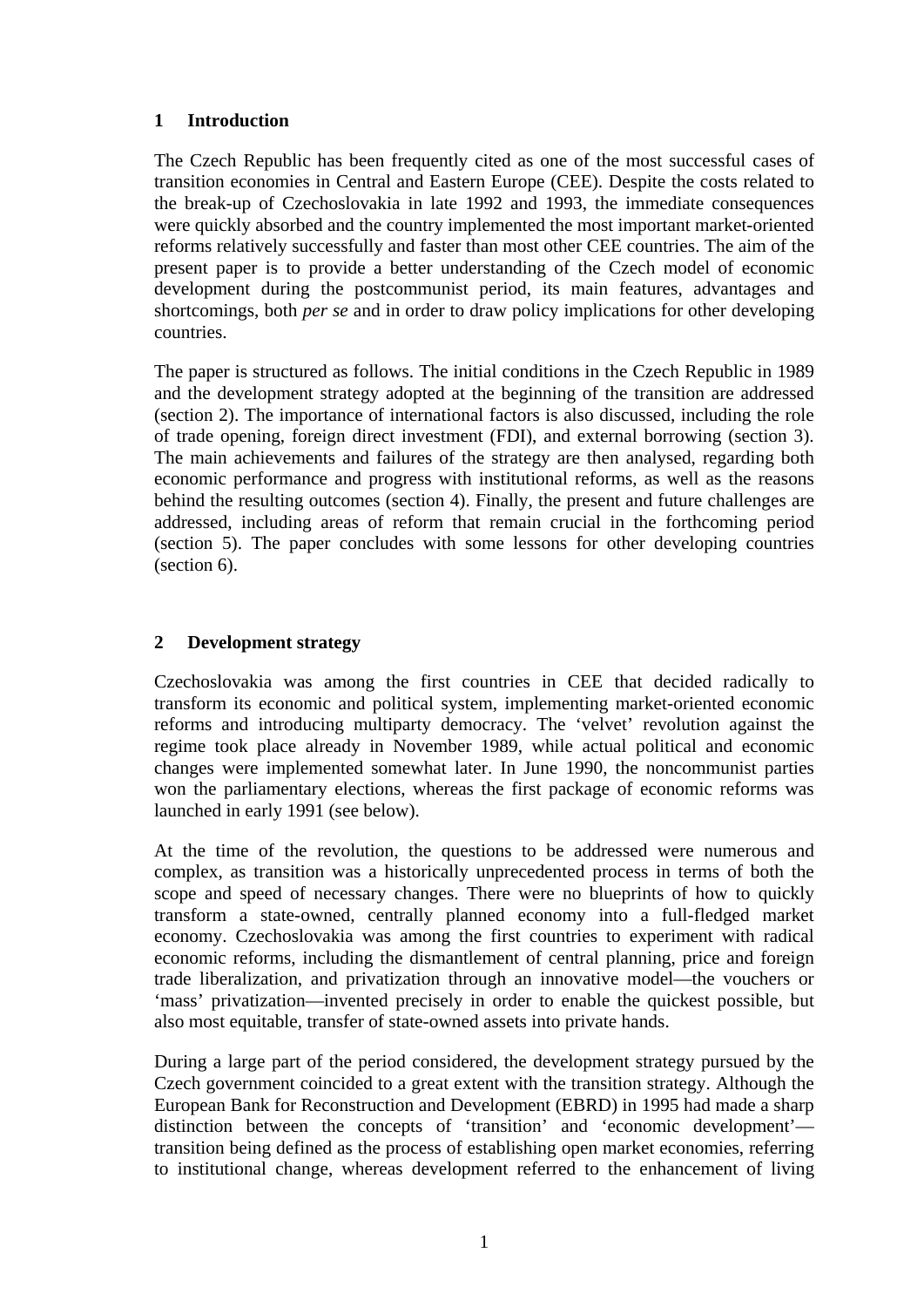standards—it is clear that transition to a market economy was largely motivated by the pursuit of economic development (see Kekic 1996).1 In the Czech Republic, economic reforms needed for introducing a market economy, as the top priority of the government in the 1990s, were carried forward at the cost of sacrificing some objectives of economic development in the short run.

As in other transition countries, the main determinants of economic performance in the 1990s were a mixture of initial conditions, including the level of development, geographical location, the state of institutions and human capital, and government policies, although the relative weight of these factors varied widely across countries. We will consider the role of both initial conditions and the development strategy in the Czech Republic at the beginning and during the first decade of transition.

# **2.1 Initial conditions**

 $\overline{a}$ 

Having retained many features of the traditional centrally planned economic system, Czechoslovakia in 1989 was among the less reformed CEE economies, much less of a market economy than Poland, Hungary or Yugoslavia. It had the highest share of public sector output, as high as 97 per cent of net national product (NNP) in 1986 (Hlavacek and Mejstrik 1997: 3-7); only 1.2 per cent of the labourforce, 2 per cent of all registered assets and 4 per cent of GDP belonged to the private sector in 1989-90 (Svejnar 1995). The economy was highly concentrated, consisting of a number of monopolistic firms. Czechoslovakia was also one of the countries most dependent on trade with other socialist countries within the Council of Mutual Economic Assistance (CMEA), a complicated system of bilateral trade clearing agreements based on non-convertible currency.

Despite many features typical of the traditional centrally planned economy, the Czech Republic started its transition from fairly favourable initial conditions. Before the Second World War, Czechoslovakia was one of the fifteen most developed countries in the world (Pavlik 2003). It was a market economy with a fairly solid industrial structure, a feature shared only with Eastern Germany, as the rest of CEE was much less industrialized (see Lavigne 1999; Svejnar 1995).

Moreover, in 1989, the macroeconomic situation in Czechoslovakia was rather satisfactory. In comparison with some other communist countries which faced hyperinflation already in the late 1980s, Czechoslovakia had very low inflation and there were no major inflationary pressures. Shortages were not so frequent and the monetary overhang was smaller than in most other centrally planned economies. The budget deficit was also low. Contrary to most CEE countries (e.g., Poland and Hungary), Czechoslovakia had a very low foreign debt and external accounts were balanced. Although the growth rates were not high, the economy was growing and the standard of living was probably still higher than in the GDR (Lavigne 1999). The unemployment rate was very low, under 1 per cent in 1990 (see Table 1).

The country also benefited from a well-educated and highly skilled labourforce, due to historically placed emphasis on universal primary education, broad-based general and

<sup>1</sup> Transition has been considered a major instrument of development strategy, since systemic changes in CEE were not the target but merely the path to sustainable growth (Kolodko 1999).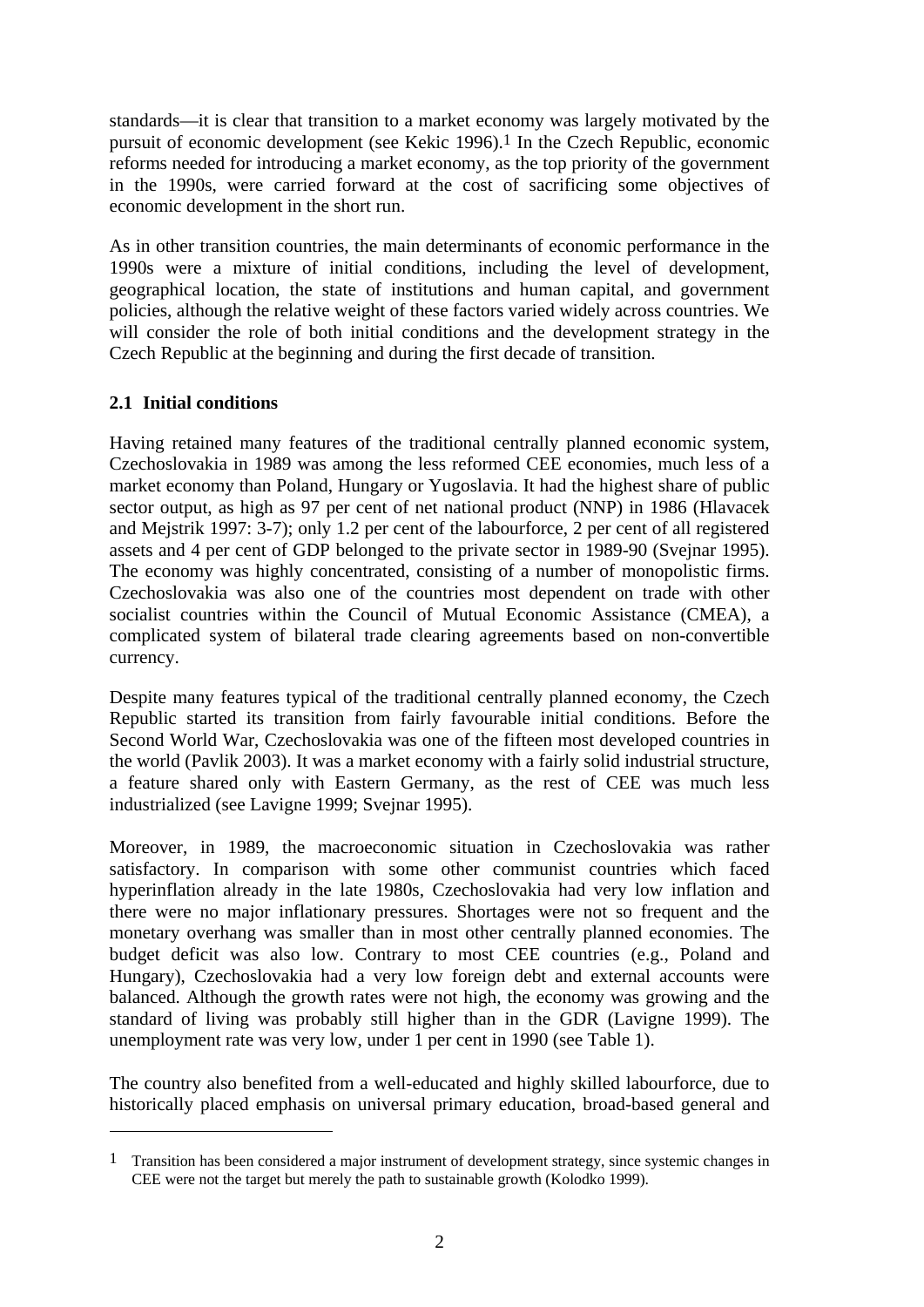technical secondary education and a more narrowly based but high quality higher education (see Svejnar 1995: 3). While the communist regime decimated many areas of the humanities and social sciences, the primary, secondary and higher technical education was preserved at a high level of quality by OECD standards. As to physical capital, the Czech Republic was also in a somewhat better situation than the other countries, having been a worldwide leader in industry before the Second World War, although at the end of the 1980s it was clearly lagging behind western economies technologically (see Svejnar 1995: 3).

By its geographical location, the Czech Republic was and remains the western-most country of CEE, being located between Germany, Austria, Slovakia and Poland. It retains a very favourable geographical position, today being in the centre of the European Union (EU) and having EU countries as neighbours. The proximity to developed market economies has become particularly important after the country's entry into the EU in 2004.

Among the CEE countries Czechoslovakia also had a different political tradition, since before the Second World War it was the only country considered a democracy in the western sense (Lavigne 1999). The specific historical background helps explain the unparalleled popular patience and acceptance of the radical transition policies and their tough outcomes, brought about in part by the vision that transition will enable the country to regain the status of an advanced economy (Svejnar 1995: 5). This is why it was relatively easier to sell radical economic reforms than elsewhere in the region. In addition, the fact that Czechoslovakia had one of the most hardline communist regimes, with a very centralized economic and political system, probably made it easier to carry forward the necessary changes, in comparison with the more reformed and more decentralized countries like Poland or Yugoslavia.

Available comparisons of initial conditions in countries embarking on transition confirm the relatively favourable position held by the Czech Republic in the early 1990s. The frequently cited study by de Melo et al. (1997) indicates the Czech Republic as the second most developed country in 1989 (after Slovenia) and as the country that had less economic distortions than many other socialist countries. According to an index of initial conditions compiled by Kekic (1996), based on more differentiated indicators of the institutional characteristics of these countries in 1989 (including exports to the CMEA, external debt, energy intensity, economic structure, etc.), the Czech Republic had an index of 19 and thus was ahead of Poland, but lagging behind Hungary and Yugoslavia (see Kekic 1996). In a further assessment by EBRD, the Czech Republic was placed on the very top of all transition countries, having the highest index of initial conditions (see EBRD 2001: 19).

#### **2.2 Transition strategy**

In the 1990s, the central focus of economic policies in the Czech Republic, as in other CEE countries, was the strategy for transition. The intentions to introduce a market economy were declared already in November 1989, while preparations for implementing radical economic reforms started soon after. A meeting was organized by the Czechoslovak government in the Kolodeje Castle on 2-4 February 1990. For that occasion, a strategy paper on transition was prepared (Svejnar 1989), which later substantially influenced the Czech government's economic policies. The goal of the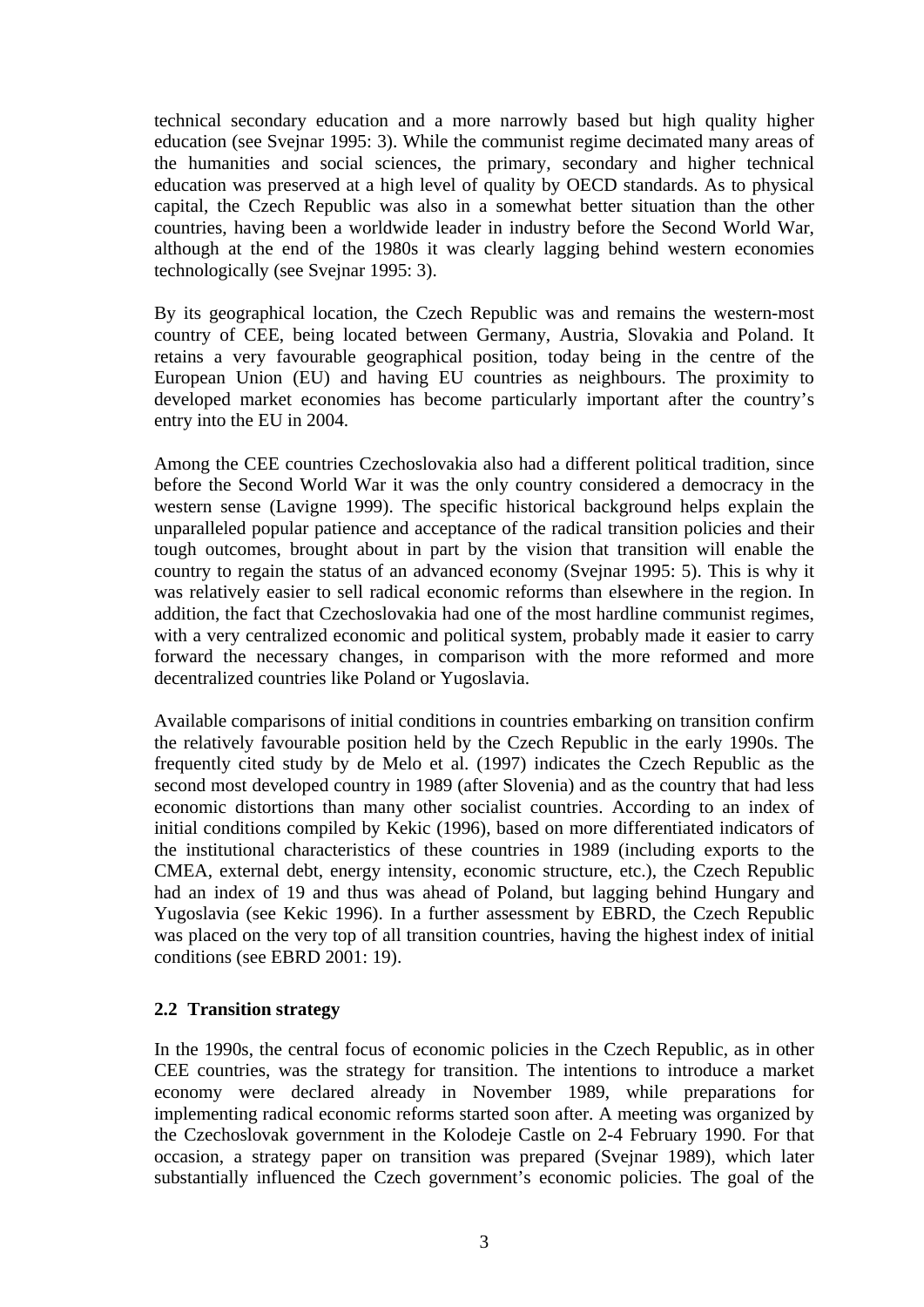economic transformation was to move the Czechoslovak economy from a relatively inefficient, centrally planned system, marked by a lack of incentives and a distorted structure of prices and quantity allocations, to a more efficient, market-oriented system based on competitive forces. The proposed strategy was one of rapid legal, institutional, and economic measures (see Svejnar 1989).

The 'Strategy of Economic Reform' was adopted in September 1990, followed by the launch of a 'big bang' stabilization programme in January 1991 (see Lavigne 1999). The shock therapy model was chosen less out of necessity, since the macroeconomic indicators were good, than as the expression of the political victory of the new ideology.2 In order to maintain macroeconomic stability while introducing a market economy, the macroeconomic strategy was based on restrictive monetary and fiscal policies as well as strict wage controls. The microeconomic strategy included price liberalization of most goods and opening up to international trade, thus inducing a more efficient allocation of resources based on world market prices. The government opted for a fixed exchange rate regime and, after major devaluations of the Czech crown in 1989 and 1990, the introduction of internal convertibility (see Svejnar 1995). Extensive tax reforms were also implemented.

Additional measures were to contribute to the dismantling of 'state paternalism' and the institutions of the communist system, including the reduction of state subsidies to enterprises, the breaking up of the large state-owned enterprises in order to reduce the degree of industrial concentration, and their subsequent privatization. Privatization consisted of small-scale privatization of enterprises through auctions, the restitution of property nationalized after 1948 to former owners, and privatization of large enterprises. The mass privatization programme implemented for privatizing large-scale enterprises was based on the distribution of vouchers to citizens at large, which could be exchanged for shares of enterprises or investment funds. The first wave of mass privatization was launched at the beginning of 1992. After the partition of the country, the Czech Republic launched the second wave of mass privatization, which began in April 1994 and was declared as completed by early 1995. Thus from a position of virtually complete state ownership in 1990, the Czech Republic had by early 1995 privatized about 80 per cent of all its assets, with over 4,300 out of about 6,000 large enterprises having been privatized in the two waves (Svejnar 1995: 13).

Important new institutions of a market economy were also created. A double-tier banking system was set up in 1991, with the separation of the central bank from commercial banks. The recapitalization of banks was undertaken through the establishment of a special institution, the Konsolidacni Banka, and the transfer of bad loans to the state. The Prague Stock Exchange was created in 1992, as one of the first stock exchanges in the region. A social safety net was also set up, introducing unemployment compensation and social security benefits, with the originally generous benefits becoming more modest over time—at the level of 65 per cent of the wage during the first six months and 60 per cent thereafter (see Lavigne 1999; Svejnar 2002).

 $\overline{a}$ 

<sup>2</sup> As noted by Lavigne (1999), the big bang programme was to express an intellectual and political commitment to radically break away from the past, thus excluding any possibilities of policy reversals.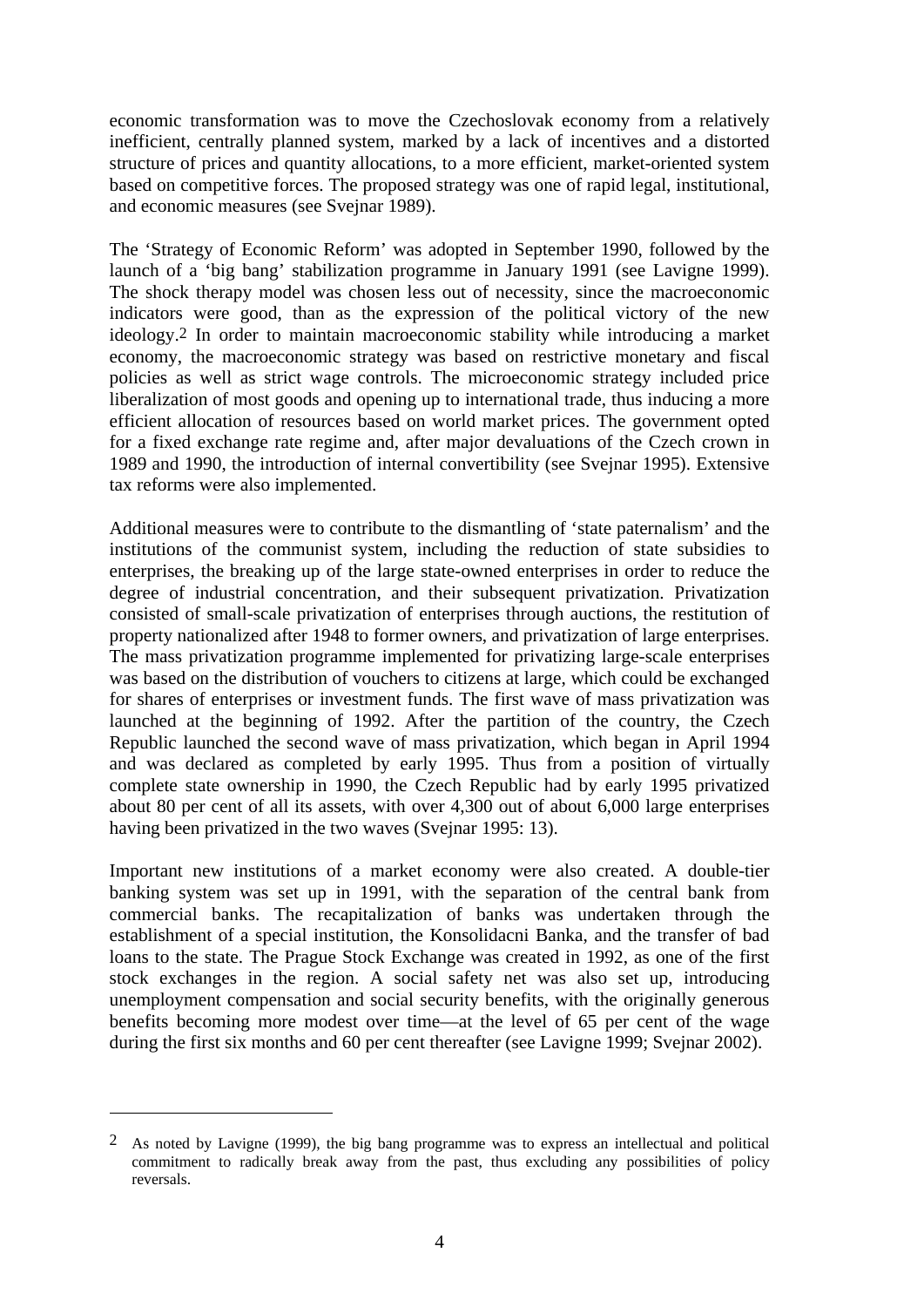# **3 Role of international factors**

With respect to the domestic factors, primarily the key policy decisions of the Czech government supporting radical and rapid market-oriented reforms, the international factors—foreign trade, FDI, external borrowing—have played a relatively less important role, particularly in the early years of transition. The importance of trade and FDI has greatly increased primarily during the last ten years, as the Czech economy has become increasingly integrated with the EU and globally.

# **3.1 Foreign trade**

Foreign trade has played a fundamental role for the Czech economy during the post-1989 period. Foreign trade liberalization implemented at the very beginning of the transition was important for both the reorientation from traditional CMEA trading partners towards the EU and for increasing competition on domestic markets. After a major decline in exports in 1990-91 primarily caused by the dismantling of the CMEA and the collapse of the Soviet market, exports of the Czech Republic have risen steadily. This was facilitated by the Association Agreement with the EU, signed by Czechoslovakia in 1991 which subsequently, after the split with Slovakia, was transformed into two separate agreements in October 1993. The Association Agreement enabled duty-free access for most industrial goods from the Czech Republic to EU markets, thus greatly facilitating the very quick reorientation of its foreign trade towards primarily EU countries. Whereas in the past, about two-thirds of Czechoslovakia's foreign trade has been carried out with CMEA countries (one-third with the USSR alone), by 1993 the share already dropped to 20 per cent (Svejnar 1995: 10).

During the 1990s, foreign trade became a modest engine of growth, when Germany had replaced Russia as the main trading partner. The composition of Czech foreign trade has radically changed. The share in exports of machinery and transport equipment has doubled since 1993, while raw materials and semi-finished products have shrunk in similar proportions.

Today, the Czech Republic is a small open economy in which international trade is an important component, in 2005 exports and imports of goods and services representing 72 per cent and 70 per cent of GDP respectively (CERGE-EI 2006: 25). Due to increasing exports, from 2005 onwards the trade deficit has been turned into a surplus, for the first time since 1993. The recent high growth of the Czech economy was in part fuelled by increasing exports, which can at least partly be attributed to the positive effects of FDI and the EU accession, with the latter increasing the motivation for the further inflow of FDI.

# **3.2 Foreign direct investment**

FDI has played an extremely important role in the Czech Republic, although with a delay relative to some countries such as Hungary. FDI inflows became significant primarily after 1997, in part as a response by the government to the economic crisis (see below). To some extent, this was due to the privatization of three major big banks and Transgas. Although in 2003 and 2004 FDI was much lower than in the previous years, it again picked up in 2005, when the Czech government sold its 51 per cent stake in the major telecommunication company to Spain's Telefonica. In 2005, the Czech Republic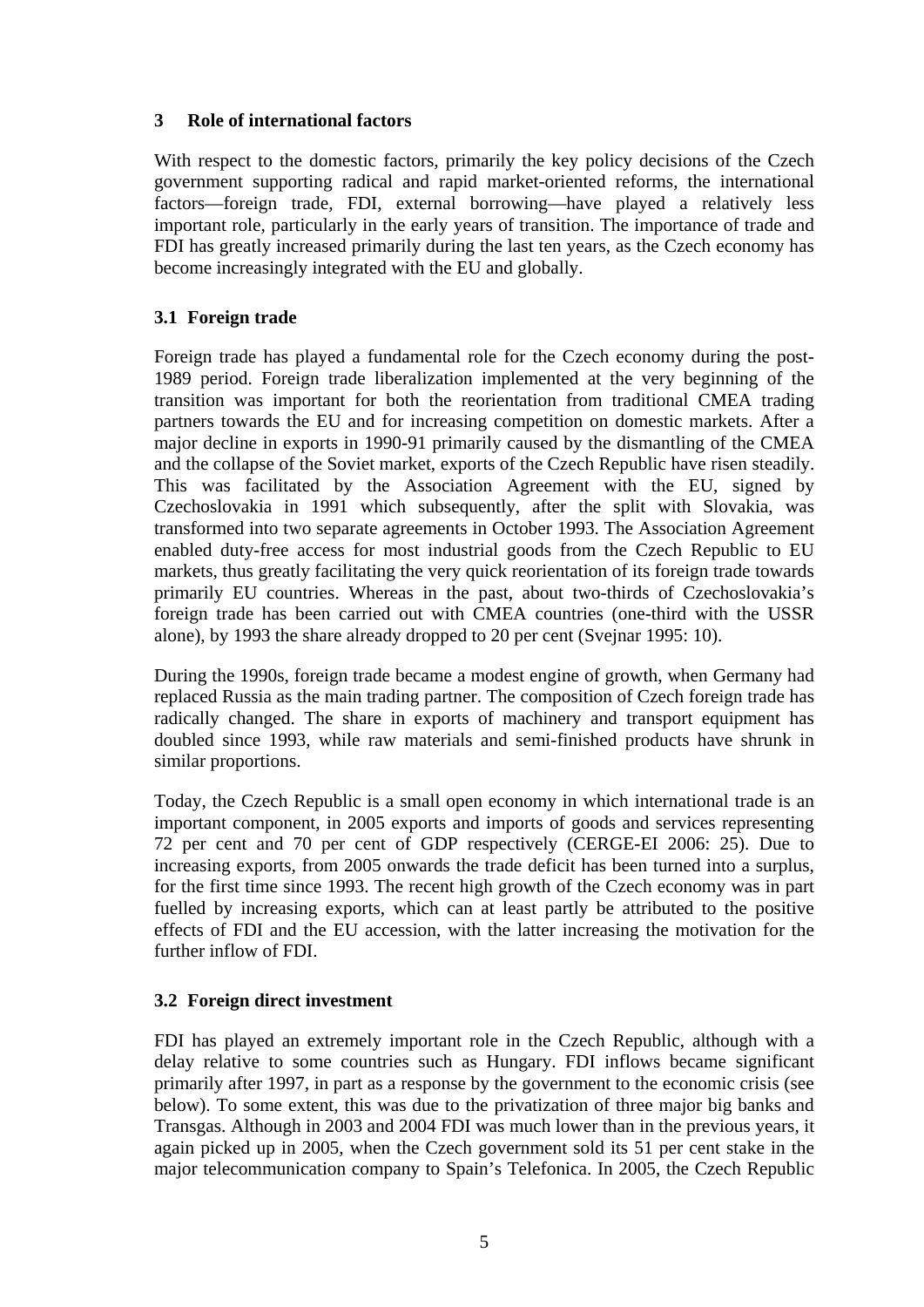has attracted the highest FDI per capita (US\$989) among all 28 transition economies, with the only exception of Hungary (EBRD 2006). The Czech economy today continues to rank high in terms of FDI attractiveness and was ranked number one in the *World Competitiveness Yearbook* (WCY) 2006 (see CERGE-EI 2006). The upward trend can be explained by the improving legal and institutional system, investment incentives, convenient location in the centre of Europe, and relatively low labour cost and corporate income tax (see CERGE-EI 2006: 29-30).

Despite the early delays in attracting major FDI, the Czech Republic is now among the highest recipients of total FDI among all transition countries. During the whole 1989-2005 period, the cumulative net FDI inflows into the Czech Republic have amounted to almost US\$52 billion, the second highest in the region (after Poland) (EBRD 2006). Moreover, cumulative FDI per capita in 1989-2005 has been over US\$5,000 (EBRD 2006), the highest among all 28 transition countries.

#### **3.4 External borrowing**

The Czech Republic has been rather atypical in comparison to many other CEE countries, as external borrowing has played a limited role. Contrary to many transition countries that had to rely on stand-by arrangements with the International Monetary Fund (IMF) and negotiated write-offs of substantial parts of their external debt (e.g., Poland), the Czech Republic was not a highly indebted country: in 1990, its foreign debt was as low as 17 per cent of GDP. Although foreign debt in the meantime has gradually increased to over 40 per cent of GDP by 2006, it is still relatively low compared with that of Hungary or Bulgaria.

The Czech Republic concluded only one stand-by agreement with the IMF on 17 March 1993, and the agreement expired on 16 March 1994. The amount approved was 177,000 million SDR, while the amount drawn was only 70,000 million SDR. The amount was reimbursed before expiry in 1994, and the Czech government declined to use the last tranche. Since then there have only been regular discussions with the IMF under the Article IV Consultation missions.

Unlike in many other countries, the IMF and other international financial institutions have had little influence over the Czech government's policies. Although the 1991 Czech stabilization programme was very close to standard IMF packages, it was adopted independently of the IMF by a government which came to power democratically and which claimed full responsibility for its policies (see Lavigne 1999).

#### **4 Assessment of the strategy: achievements and failures**

The first years of the Czech economic transition seemed to be a great success, both regarding macroeconomic stabilization and transition-related economic reforms. The Czech Republic was among the low inflation transition economies, and together with Slovakia and Hungary, it had the lowest inflation rate among all the CEE countries. After the liberalization of most prices, inflation jumped to 52 per cent in 1991, but was brought down to 11 per cent in 1992. Inflation was again relatively high in 1993 (21 per cent) but was reduced to 10 per cent in 1994 and remained fairly low thereafter (see Table 1). Contrary to most other CEE countries, the Czech Republic registered low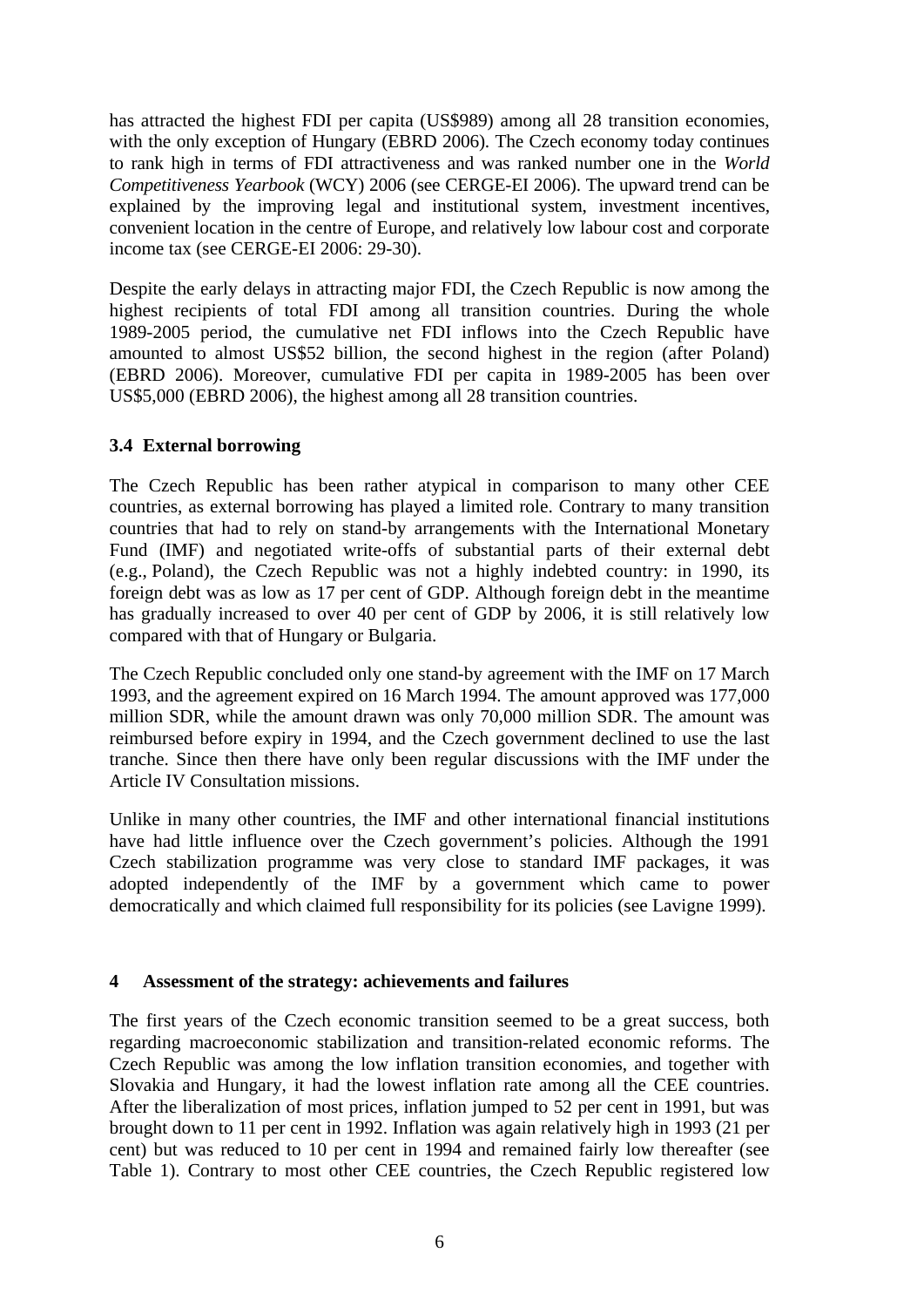budget deficits in 1991-92, even a surplus in 1993, and has kept the deficit relatively low during the coming years (see Table 1).

As other CEE countries, however, the Czech Republic also experienced a very sharp decline of GDP during 1990-92, which stopped in 1993 and turned into a modest growth in 1994. The recession of the early 1990s was considered the necessary cost of the radical transformation of the economic system, which was to lead to faster growth and economic development in the future. Industrial production had declined even more than GDP. The early depression was caused by various factors, including tight macroeconomic policies, the credit crunch stemming from the reduction of state subsidies and rise in real interest rates, disorganization among suppliers, producers and consumers after the abolishment of central planning, the switch from controlled to uncontrolled monopolistic structures, difficulties of sectoral shifts in the presence of labour market imperfections, and the dissolution of the CMEA (Svejnar 2002). In the case of the Czech Republic, it is considered that around two-thirds of the GDP decline had been due to the effect of domestic policies, and one-third to external factors, primarily the abolition of the CMEA (see Svejnar 1995).

By the mid-1990s, the Czech Republic also seemed to have implemented rather successfully major institutional reforms, as suggested by the EBRD indicators on progress in transition (see EBRD 1995). In mid-1995, the Czech Republic ranked first among all transition countries regarding the private sector share of GDP (70 per cent), as the mass privatization programme had enabled a very quick transfer of previously state-owned enterprises to the private sector. Economic reforms had been virtually completed regarding large and small-scale privatization, trade and foreign exchange liberalization, and legal reforms, as in all these areas the country had been evaluated by the highest score '4'. Delays were reported in completing enterprise restructuring and governance, competition policy, banking reforms, and securities markets and non-bank financial institutions, but these areas of reform were still evaluated with a relatively high score of '3', suggesting that the Czech economy had made substantial progress also in these areas of reform (see EBRD 1995).3

Though the 1991 macroeconomic stabilization programme consisted of measures typical of the shock therapy, the Czech government also implemented a more gradualist strategy in a few other areas. The government was reluctant to close large loss-making state-owned firms and tolerated significant inter-enterprise debt, which prevented massive lay-offs (see Dyba and Svejnar 1995). Such a policy option, together with the absorption of many workers that remained without jobs by the services sector and the small-scale sector, meant that unemployment remained very low during much of the 1990s. By 1994 the Czech economy had gone through a slower and less complete labour adjustment than the Polish and Hungarian economies (Svejnar 1995: 7). In sharp contrast with most other transition countries, the unemployment rate increased from only 0.7 per cent in 1990 to around 4 per cent in 1993, and remained below 5 per cent thereafter. Only in 1998-99, as a consequence of the 1997 economic crisis, did the unemployment rate jump to 5.8 per cent and 8.5 per cent, respectively (see Table 1).

1

<sup>3</sup> Interestingly, these indicators were subsequently revised downwards. Thus in the December 2007 electronic version of the EBRD transition indicators, two indicators for the Check Republic in 1995 have been brought down to a 2+: competition policy, and securities markets and non-bank financial institutions.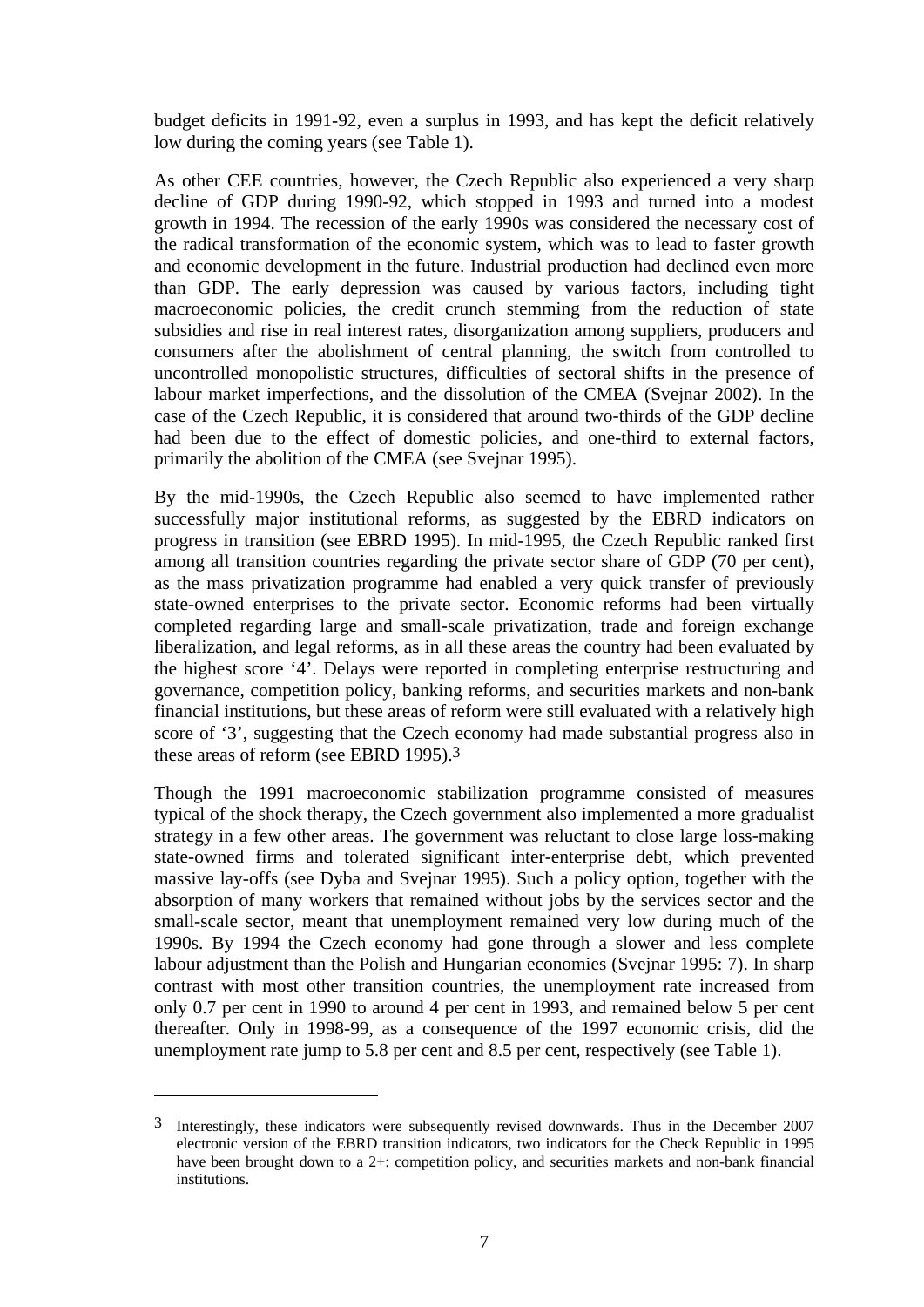Inequality in the Czech Republic has also fared better than in most other countries in the region (see Svejnar 2002). While all communist countries had highly egalitarian income distributions, in the early 1990s the Czech Republic had a lower Gini coefficient (23) than all the other 14 transition countries considered, except the Slovak Republic. By 1996-98, though the Czech Republic had seen its Gini coefficient increase to 26, it was still comparatively lower than in most other CEE countries; only Hungary at that time had a lower Gini coefficient than the Czech Republic (see Svejnar 2002: 19-20). Unlike many other transition economies, the Czech Republic has been relatively free of industrial disputes, despite the strong fall in wages in the early 1990s (see Dyba and Svejnar 1995: 45).

However, what was considered as the most liberalized and market-oriented transition economy entered a deep economic crisis in 1997-98. The Czech Republic was the only one among the five CEE countries that experienced a severe recession also in the second half of the 1990s. The 'Czech economic miracle' of the early 1990 had been based on excessively optimistic rhetoric of the Klaus government, since many reforms were not completed at all. The 1997-98 economic crisis showed that even a very consistent systemic transformation of the economy in a country with favourable starting conditions can fail, if it is not accompanied by the establishment of an adequate legal and institutional framework; that even a very well designed macroeconomic stabilization programme may not lead to sustainable macroeconomic stability if necessary changes at the microeconomic level are not implemented (Pavlik 2003). Instead of being a success story, the Czech Republic became a cautionary tale about the importance of development of proper economic institutions (CERGE-EI 2006: 67).

The roots of the 1997 economic crisis were manifold (see CERGE-EI 1997, 2006; Svejnar 2002; Lizal and Svejnar 2002; Pavlik 2003). The microeconomic ingredients for success of the transition strategy were missing. The weak legal framework and institutional development led to insufficient restructuring of the enterprise and financial sectors, as well as non-repayment of loans and hence accumulation of non-performing loan portfolios in the semi-privatized banks. Despite its relative speed, mass privatization resulted in dispersed ownership of shares and poor corporate governance. The weak legal system, with little protection of minority shareholders and other measures that would assure good corporate governance, often permitted managers or majority shareholders to appropriate profits and assets of the firms, thus also preventing the restructuring of many privatized firms (see Svejnar 2002). The capital market also could not cope with the huge number of illiquid shares immediately after privatization, and the expectations of establishing a fully functioning stock market within a short period of time did not materialize. Instead, insider trading, price manipulations, fraud in the investment funds, and abuses of minority shareholder rights prevailed (CERGE-EI 2006: 34).

Poor corporate governance also resulted from the ownership structure after privatization, since the most important state-owned banks often had important stakes in privatized enterprises, as they were the parent institutions of the largest investment privatization funds. Thus investment privatization funds were frequently controlled by semi-privatized banks in which the state still had an important stake (see Uvalic 2002; Estrin, Nuti and Uvalic 2000). Econometric evidence indicates that large poorly performing (loss making) firms had access to as much or more investment funds as the better performing firms and that smaller firms did not have easy access to capital (Lizal and Svejnar 2002). In view of the mounting non-performing loan problem, the banks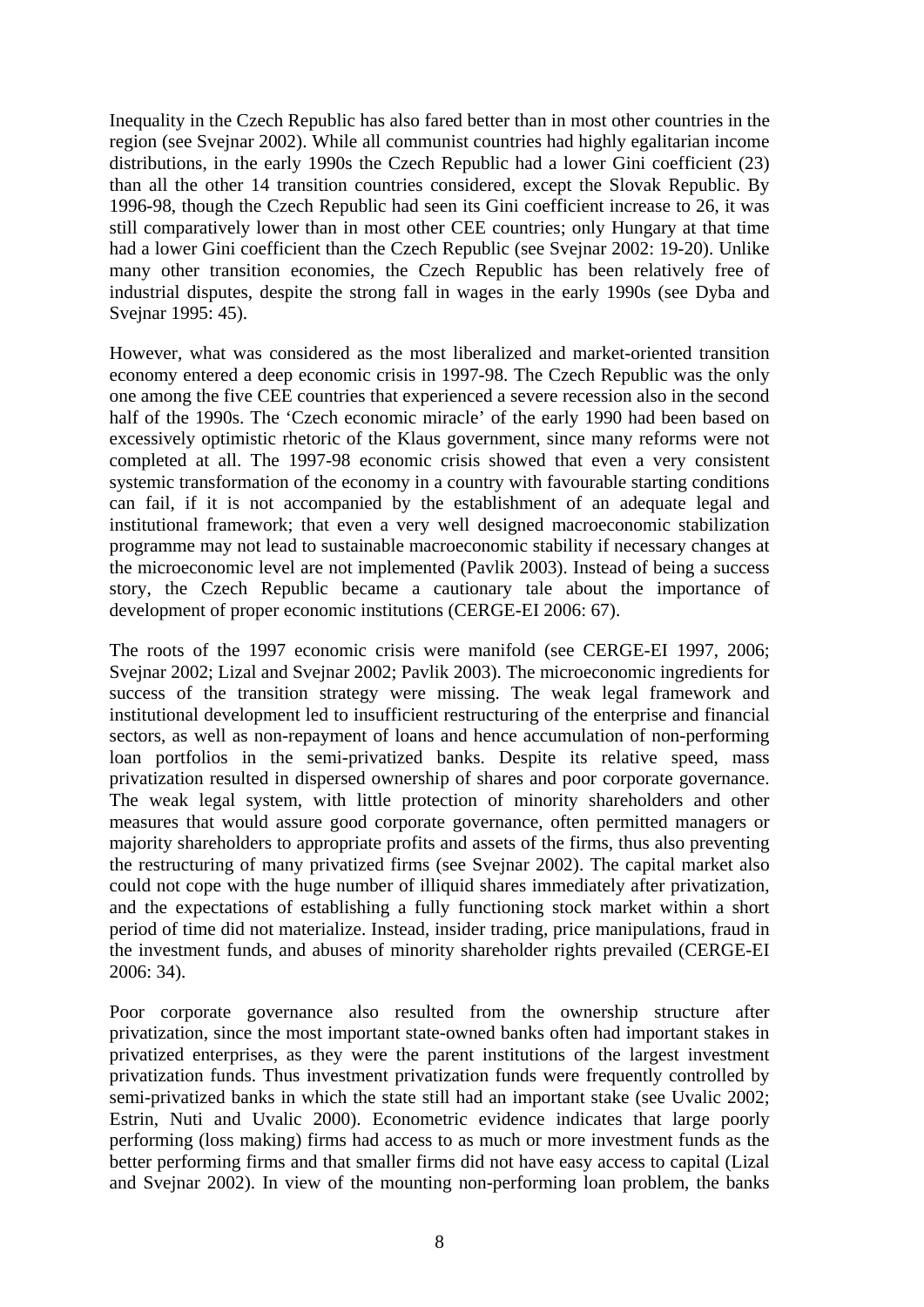under the influence of the Czech National Bank gradually restricted new credit, thus triggering off economic slowdown.

By 1997, the Czech Republic was also confronted with growing macroeconomic imbalances. With the fixed exchange rate regime and domestic inflation exceeding inflation in western Europe, the Czech crown became overvalued and contributed to a substantial increase in the trade and current account deficit. Speculative attacks on the Czech crown occurred and forced the Czech National Bank to give up defending the currency in May 1997. The Czech National Bank adopted a floating exchange rate and implemented a more restrictive monetary policy, while the government adopted more restrictive fiscal policies (CERGE-EI 2006: 67). The previously soft budget policies that the banks pursued even vis à vis many of the privatized firms were replaced by hard budget constraints which, together with higher interest rates set by the Czech Central Bank, made the situation of many unreformed firms difficult.

A key remedy, stemming from the economic crisis, was privatization of the semiprivatized, state-owned banks. The banking crises required a huge government bailout, the size of which is estimated at 10-20 per cent of GDP (depending on the methods applied); if not under the state umbrella, banks' net worth at that point would have been negative (Tuma 2006). Given the size of the bailout and the similarity of experiences in other CEE economies, the government decided to turn to foreign strategic investors to complete the privatization of banks. As a result of privatization of the four largest banks between 1997 and 2001, entry of foreign banks, liquidations, and mergers, by 2005 institutions with majority foreign ownership accounted for 96 per cent of total assets of the banking sector. The development of the Czech capital market, however, has been rather non-standard due to the way privatization was conducted. Despite new regulations introduced in 1998 and adoption of EU legislation, the weak enforcement of rules and the non-transparency of the market have remained and the situation has been improving only gradually. The number of liquid shares has remained very low and new issues have not been forthcoming, since companies have not been willing to open up to the public (see CERGE-EI 2006: 34). More effective financial sector supervision has been enforced only in 2006, through the establishment of an integrated agency within the Czech National Bank. Overall, as in Germany and some other European economies, firms in the Czech Republic (and other CEE countries) remain reliant on bank credit and internal funds for investment.

The main achievement of the economic strategy adopted by the Czech Republic during the postcommunist transition is that it succeeded in implementing very quickly certain key market-related economic reforms, including small- and large-scale privatization and price and trade liberalization, cushioning, at the same time, the social impact of economic restructuring. There have also been important policy failures, however. Czech policymakers have grossly neglected the need to establish an adequate legal framework which would ensure efficient corporate governance of firms and banks, thus neglecting the importance of key microeconomic changes (Svejnar 2002). The Czech government deliberately opted for a model with very little regulation and weak legal norms, which led to a number of undesired outcomes.

Probably the main overall cost of these policy failures has been a relatively slower process of growth and catching up with the more developed countries, compared with other leading transition economies (see Figure 1). Throughout the 1990s the Czech Republic has had relatively slower growth rates than most other CEE countries.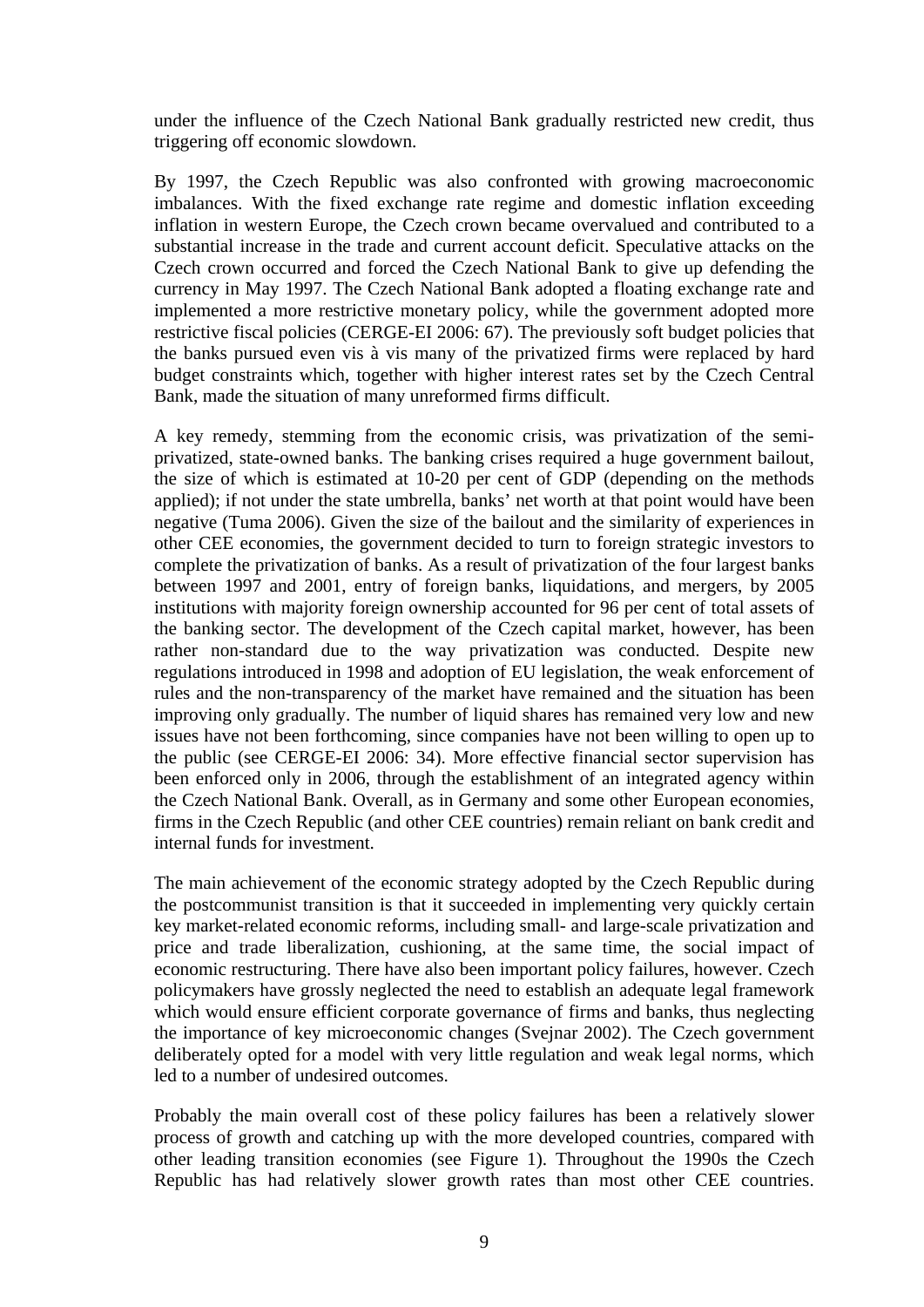Moreover, whereas the deep recession of the early 1990s was inevitable, the same cannot be said about the recession in 1997-98. Because of slower initial recovery and the crisis in 1997-98, the performance of the Czech economy has been below its potential. During the first decade of transition, the economic strategy in the Czech Republic did bring considerable institutional change, but it did not deliver some of the objectives of economic development. Economic recovery came with a delay and it took more than a decade to reach the 1989 level of GDP. Although over the 1989-2006 period the Czech Republic has almost tripled its GDP per capita in nominal terms (from less than US\$5,000 in 1989 to almost US\$14,000 in 2006, see Table 1), it was only in mid-2001 that the real GDP surpassed its 1989 level (EBRD 2002). The aspiration of quickly moving the Czech economy towards the ranks of advanced economies has thus not been fulfilled.

The post-crisis decade since 1998 constituted a successful development decade, characterized by strong FDI inflow, robust economic growth, rising wages, declining unemployment rate and an entry into the European Union in 2004. Still, it is primarily after 2004 that Czech GDP growth rates have become comparable to those of the other new EU members states and substantially higher than in the old members states. This has enabled faster convergence of the Czech GDP per capita towards the EU average: from about 40 per cent at the beginning of the transition, by 2006 its GDP per capita in PPS (purchasing power standards) corresponded to 79 per cent of the EU-27 average, similar to that of Malta and Portugal (Eurostat News Release of 17 December 2007). Despite such remarkable results in catching up, the Czech Republic has not changed its relative position within the group of postcommunist countries. In terms of GDP per capita, it remains the second most developed country among the ten new EU member states from central and southeast Europe, right after Slovenia (therefore similar to its position in 1989). In the 2007-08 UNDP *Human Development Report*, where countries are ranked according to the human development index (HDI) (based on life expectancy at birth, education enrolment and GDP per capita), the Czech Republic ranked 32d, therefore again ahead of all the other new EU member states, except Slovenia (see www.hdr.undp.org).

As elsewhere in CEE, the relative parts played by initial conditions, government policies and external shocks responsible for the successes and failures of the Czech model of economic development are difficult to disentangle (Uvalic and Nuti 2003). While favourable initial conditions have undoubtedly helped, many of the outcomes, such as the low unemployment rate, rapid privatization and continuous popular support for the transition, have been brought about by judicious government policies (Svejnar 1995). This conclusion can actually be extended and considered valid for the whole 15 year transition period, as government policies have had the most important role for both the successes and failures of the Czech transition.

Godoy and Stiglitz (2007) give a broad survey of empirical literature on transition and its variable outcomes, considering the role of initial conditions, policies, and institutions. One of the striking results of their own regressions, undertaken for a longer period of analysis than the earlier studies, is that privatization speed has a negative effect on growth, thus lending cautious support to gradualism versus shock therapy (Godoy and Stiglitz 2007: 101). This result is consistent with what seems to have happened in the Czech Republic. Rapid privatization had a disruptive effect on the economy and was associated with asset stripping, which undermined subsequent and more meaningful reform efforts. Without good laws on corporate governance, and in the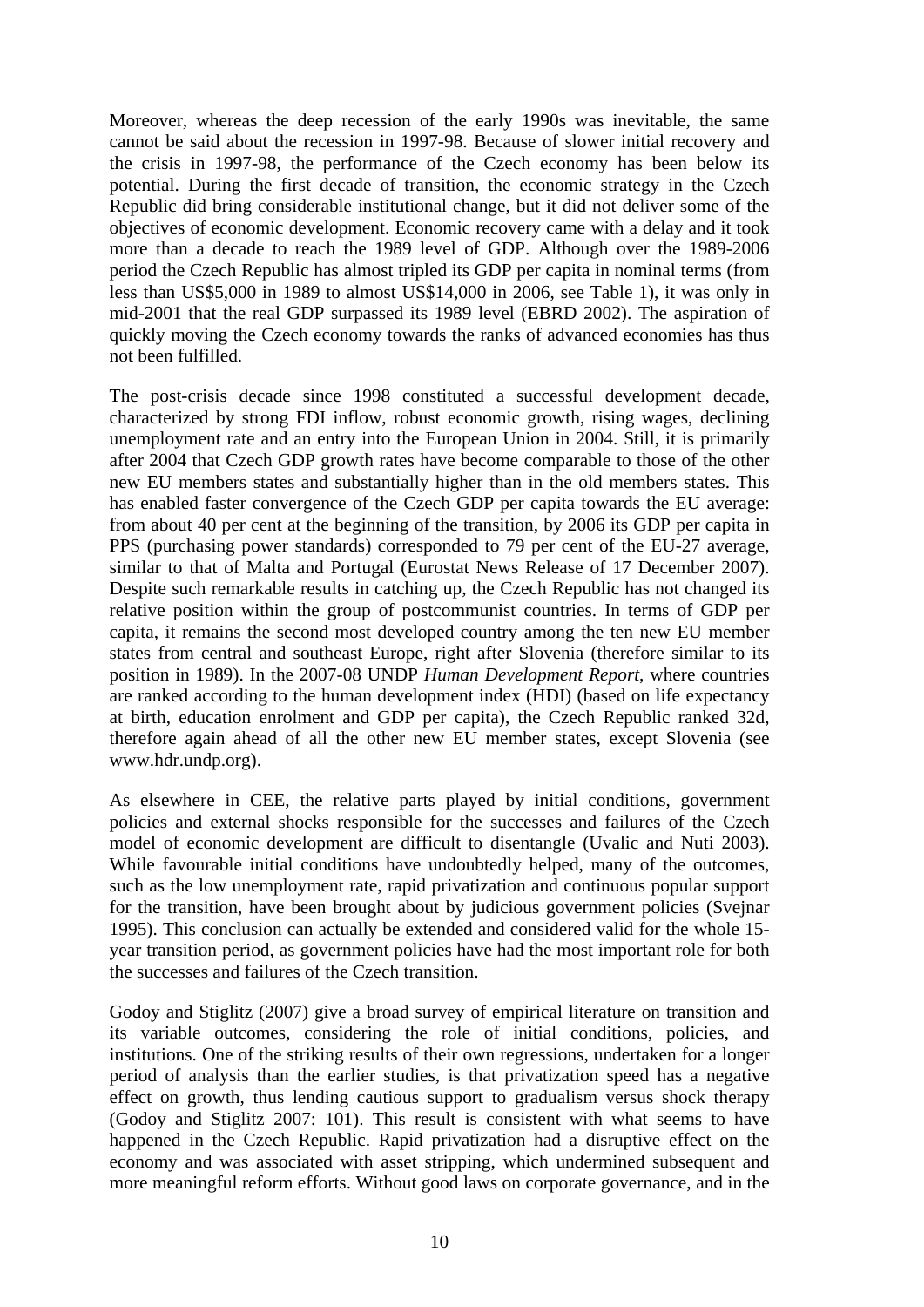absence of financial institutions and macroeconomic policies that make resources available at reasonable terms for wealth creation, incentives were in place for asset stripping rather than wealth creation. Shock therapy created conditions that were adverse to the creation of institutions that would themselves in the long run be conducive to growth (Godoy and Stiglitz 2007: 102-6).

#### **5 Present and future challenges**

During the Czech Republic's negotiations with the EU, the most important economic criteria for accession had been fulfilled, as confirmed by the successful conclusion of the accession negotiations and its entry into the European Union in 2004. The Czech Republic today is considered a functioning market (or 'post-transition') economy. Consequently, the economic strategy of the Czech government in recent years has clearly been different than the one pursued in the 1990s.

After the country's entry into the EU in May 2004, the government has published a blueprint for reform, the 'Economic Growth Strategy' adopted in 2005, with a large number of detailed proposals regarding further integration of the country with the EU economy (see OECD 2006). In our view, the two most important challenges ahead are membership in the European Monetary Union (EMU), and maintaining competitiveness of the Czech economy in today's increasingly competitive environment.

#### **5.1 EMU membership**

One of the most important challenges concerns the future entry of the Czech Republic into the EMU. The Czech Republic already fulfils most, if not all, of the Maastricht criteria required for EMU membership. Both the inflation rate and long-term interests rates in 2006-07 were well below the reference values (see EIU 2007). There was an upward blimp in inflation in late 2007-08, but this is expected to be a temporary phenomenon affecting all of Europe as a result of rising resource prices. Although public debt has rapidly increased in recent years, from only 13 per cent of GDP in 1999 to over 30 per cent of GDP in 2006, it remains well below the Maastricht limit of 60 per cent. The Czech Republic will also need to decide when to enter the ERM II (though the meaning of this criterion is controversial; see EIU 2007).

Until recently, the main problem was the budget deficit, which in recent years frequently stood above the set 3 per cent of GDP. Because of relatively fast economic growth, the 2007 deficit was below the 3 per cent limit and is expected to remain below 3 per cent in the future. The fiscal targets and envisaged ceilings are spelled out in the convergence programme and determined by a gradual adjustment path to meet the 3 per cent public deficit limit, as envisaged by the EU Stability and Growth Pact. However, successful long-term growth will require the implementation of more radical reforms. Although the government substantially decreased general government expenditure during the last fifteen years, from 54 per cent of GDP in 1990 to 42 per cent in 2006 (see Table 1), further changes in fiscal policy are needed which cannot be accomplished without substantial reforms of the social security, healthcare and pensions system (see OECD 2006).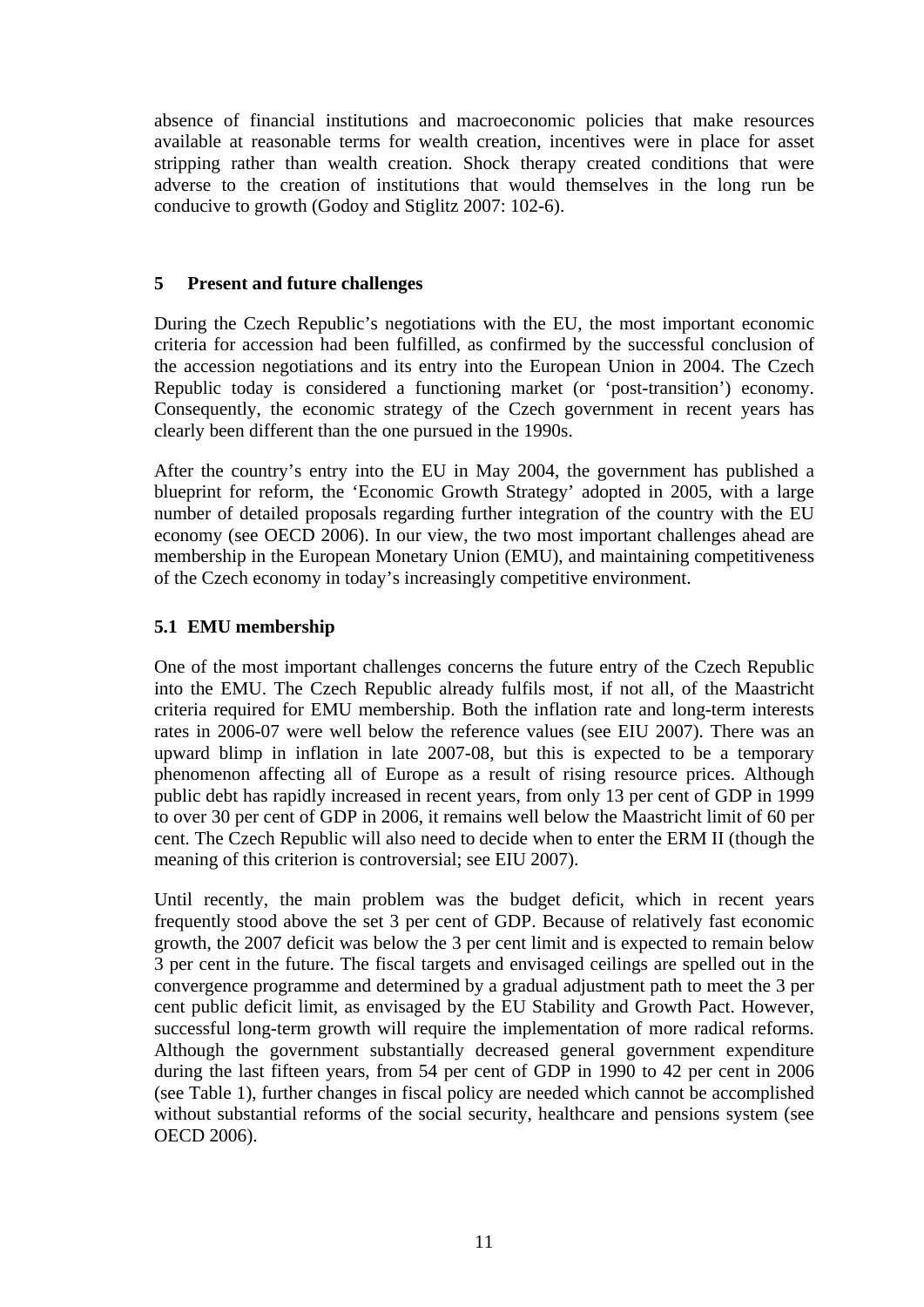Although the Czech Republic prepared a Strategy of Accession to the Eurozone in 2003, not much has been done to realize this goal. The Czech Republic had earlier been targeting euro adoption in 2010, but the current Czech president and most of the members of the Board of the Czech National Bank are against the adoption of euro, at least in the near future. As a result, the government has not set a target date for entry into the ERM II nor the EMU.

### **5.2 Maintaining competitiveness**

Accession of the Czech Republic to the EU has contributed to further expansion of export-driven manufacturing, backed by substantial FDI (see OECD 2006). Foreignowned manufacturing firms are dominant today in the Czech Republic: it was estimated that in 2004, they produced 65 per cent of sales, employed 45 per cent of employees, and represented almost 80 per cent of total exports (CERGE-EI 2006). Multinational firms are responsible for the majority of Czech exports and have thus become the main engine of growth.

The Czech Republic retains the advantage of excellent location and proximity to the more developed EU countries. Lower transportation costs in comparison with some other EU members from CEE (e.g. Poland) imply that Czech firms can more easily be subcontractors to firms from the more developed EU countries. How to take advantage of the currently favourable situation and make it sustainable in the long run? How to keep the multinationals from moving further east, to Moldova or Ukraine, or, more realistically, complement the outflow of earlier FDI with a new inflow?

As the Czech Republic develops further, the diversion of labour-intensive, lower valueadded manufacturing is likely to occur (Manktelow 2007). The Czech Republic would hope to compensate such trends by attracting more investment in higher value-added production and research and development. But enterprises operating in the Czech Republic and other CEE countries are increasingly struggling to find qualified labour, so this type of investment is at risk as a result of shortages of skilled labour. Germany's Bosch has indefinitely suspended a plan to open a new centre for automotive engines in the Czech Republic owing to concerns over staffing (Manktelow 2007: 10). Labour shortages seem to coexist parallel with the still high rates of regional unemployment, essentially due to educational mismatches. A study of IT employment in 2006 found that only one-fifth of undergraduate degrees and less than one-half of postgraduate programmes met firms' quality requirements. Thus the education system is failing to provide the necessary labour skills (see Manktelow 2007: 8).

The business environment and enterprise performance survey (BEEPS) on transition economies implemented in 2002 by the EBRD and the World Bank also confirm that there is a clear tendency for firms to increase the share of skilled employees in total employment, a common feature across regions for both manufacturing and services (see Commander 2007: 123). Firms from countries with better systems of education are competing in IT, marketing and other important areas.

One of the key factors for maintaining the favourable position of the Czech economy is therefore to invest more in human capital and R&D (see Svejnar 2007). In order to reduce skills mismatches, investment in education is clearly vital. The Czech Republic already fares well regarding some of the main indicators of the knowledge-based economy. R&D expenditure in 2005 was 1.42 per cent of GDP, therefore not much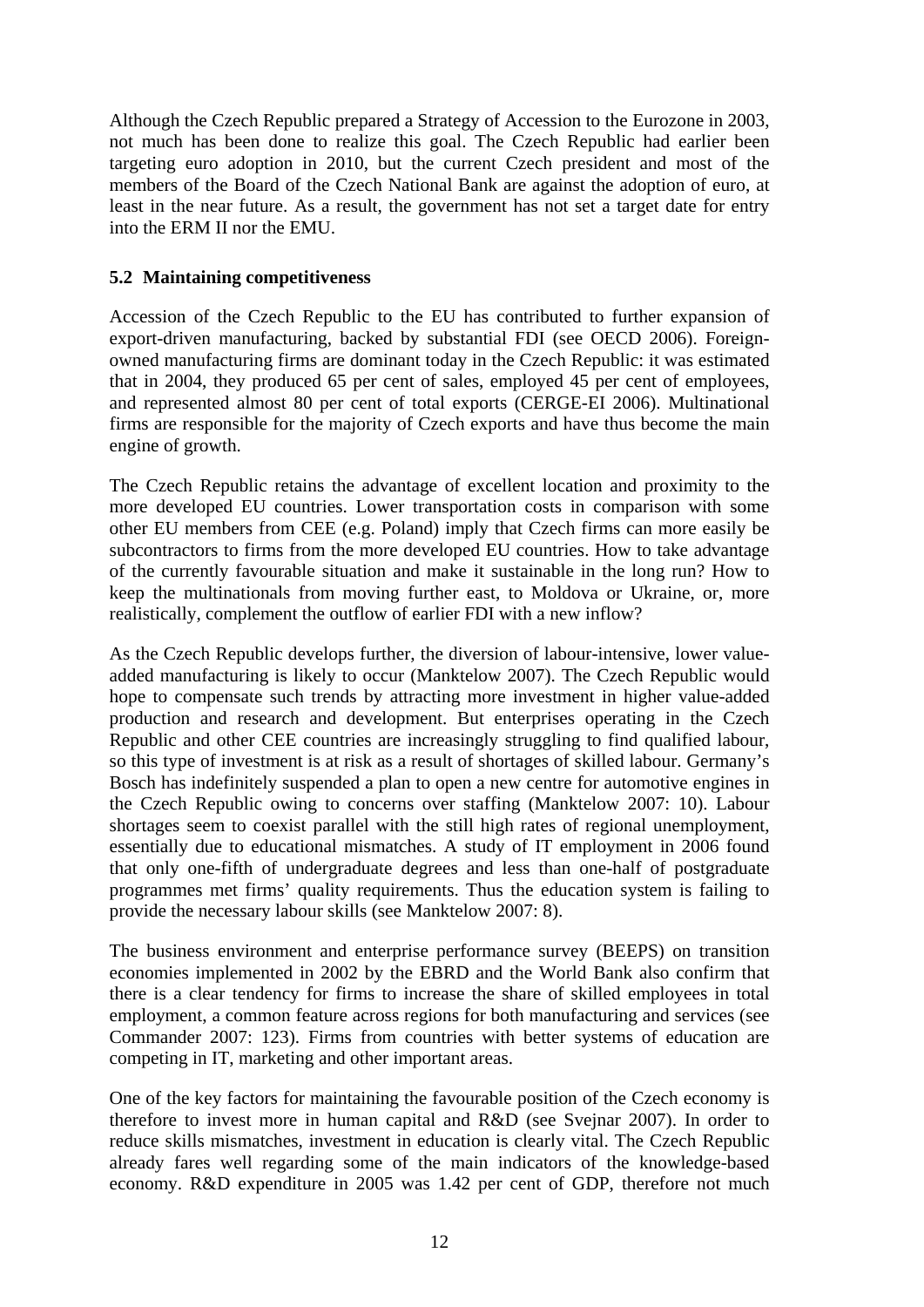lower than the EU-27 average of 1.84 per cent and substantially higher than in all the other new EU member states from CEE and the Baltics, where this indicator is usually well below 1 per cent (in all except Slovenia, where 1.22 per cent of GDP is spent on R&D; see Eurostat News Release, 12 January 2007). R&D expenditure financed by the business sector in the Czech Republic represents already 52.8 per cent of the total, therefore close to the 54.9 per cent for the EU-27 average, which is again substantially higher than in all the other new EU member states, except Slovenia (Eurostat, ibid.). Indicators on ICT in Czech enterprises are also encouraging. In 2007, 95 per cent of all enterprises had access to internet, therefore a larger percentage than the EU-27 average of 94 per cent; 77 per cent of firms had broadband connection, just as many as the average in the EU-27; and 71 per cent of enterprises had a website, in comparison with 65 per cent on average in the EU-27 (Eurostat News Release, 10 December 2007).

Nevertheless, a key policy failure is that the system of education has not really been substantially reformed (see Mateju 2004). The Czech Republic boasts one of the highest upper secondary school completion rates in the OECD (see CERGE-EI 2006: 45), but indicators regarding university education confirm low quality and low enrolment rates. According to the OECD indicators *Education at Glance*, the Czech Republic still belongs to those countries with the lowest enrolment rates to tertiary education, essentially due to extremely tough competition for admission. There is resistance to implementing a new model of financing, based on tuition fees and loans which would enable more young people to obtain a university education. An additional problem is the increasing inequality in access to tertiary education (see Mateju, Rehakova and Simonova 2003).

The Czech government has not yet presented any consistent policy agenda to address these issues. A lack of university reform imperils the ability of the country to compete, losing out particularly to countries that have reformed their universities and put them to the very centre of the human-resources development and innovation process (Mateju 2004). The still limited offer of educational opportunities and insufficient expansion of the tertiary sector of education, which is incapable of satisfying the growing demand for workers with higher education, can be a major threat to competitiveness and growth of the Czech economy in the future.

# **6 Policy implications**

From a centralized and closed economy, albeit a solid industrial and rather developed base, the Czech Republic turned out to be one of the fastest reformers among all transition countries. The Czech transition strategy was a rather unique combination of successful macroeconomic stabilization, fast transformation of the economic system, and minimization of the social impact of changes, which elsewhere has been much more dramatic.

Some main lessons to be learnt from the 18-year experience of economic reforms in the Czech Republic, which may be useful for other developing countries, are briefly outlined below.

i) *Soft budget constraints*: The need to wean current and former state-owned firms from subsidies, whether direct or through the banking sector, is an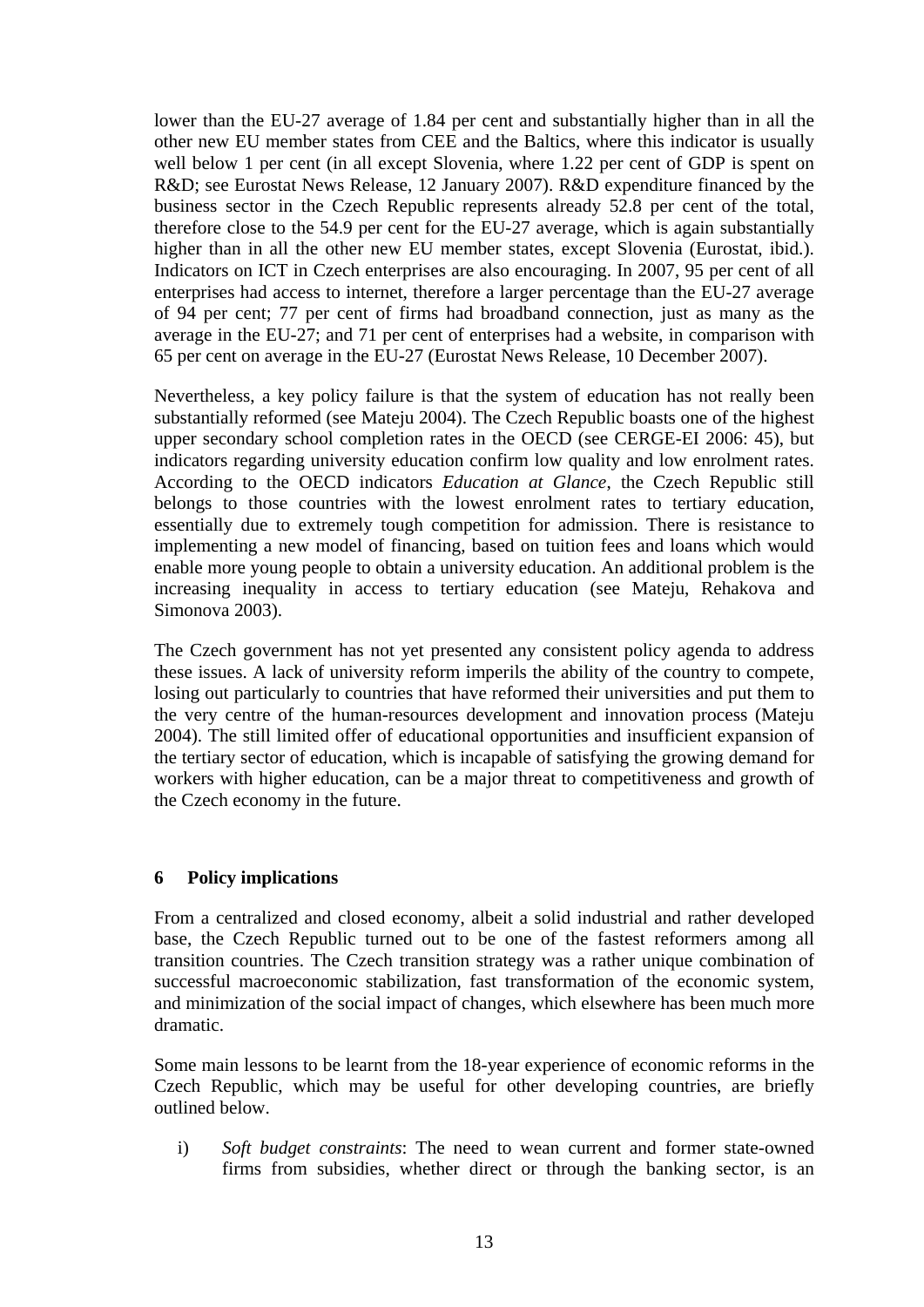imperative of a successful policy package. The Czech case indicates that privatization *per se* does not necessarily lead to superior performance and that privatized firms may still rely on subsidies without adequate restructuring. Semi-privatized banks may function as providers of loans to poorly performing firms, while restricting credit to small- and medium-sized firms.

- ii) *Legal and institutional framework*: The lack of proper legal regulations and institutions that ensure the enforcement of laws can seriously undermine far-reaching and radical economic reforms. This implies that reforms of the judiciary should also be one of the top priorities on the reform agenda.
- iii) *Macroeconomic policies*: Macroeconomic stability is an important condition for long-term growth. The cases of the Czech Republic and other CEEs show that inflation can be contained in the presence of robust economic growth. At the same time, excessively restrictive monetary policies can be detrimental and can impede fast catching up with the more advanced countries.
- iv) *Openness*: A model based on openness to trade and FDI can have very positive overall effects, not only for the faster integration of a country into wider regional markets, but also because of their broader positive effects on the domestic economy, through increased competition, inflow of capital and knowhow, and spillover effects.
- v) *EU norms*: The adoption of the EU legislative framework is preferable at an early stage. In the Czech Republic, the convergence criteria were initially an important incentive for implementing necessary legislative changes. By late 1990s, however, although the Maastricht Treaty offered clear guidelines, the Check Republic did not exploit this opportunity but postponed some of the changes to much later. This is an important lesson for the countries aspiring to join the EU, such as the candidate and potential candidate countries in the western Balkans.
- vi) *Education and skills*: Radical reforms of the system of education are also vital. The lack of an adequately qualified workforce could represent a major barrier for increasing competitiveness of the Czech Republic in the future.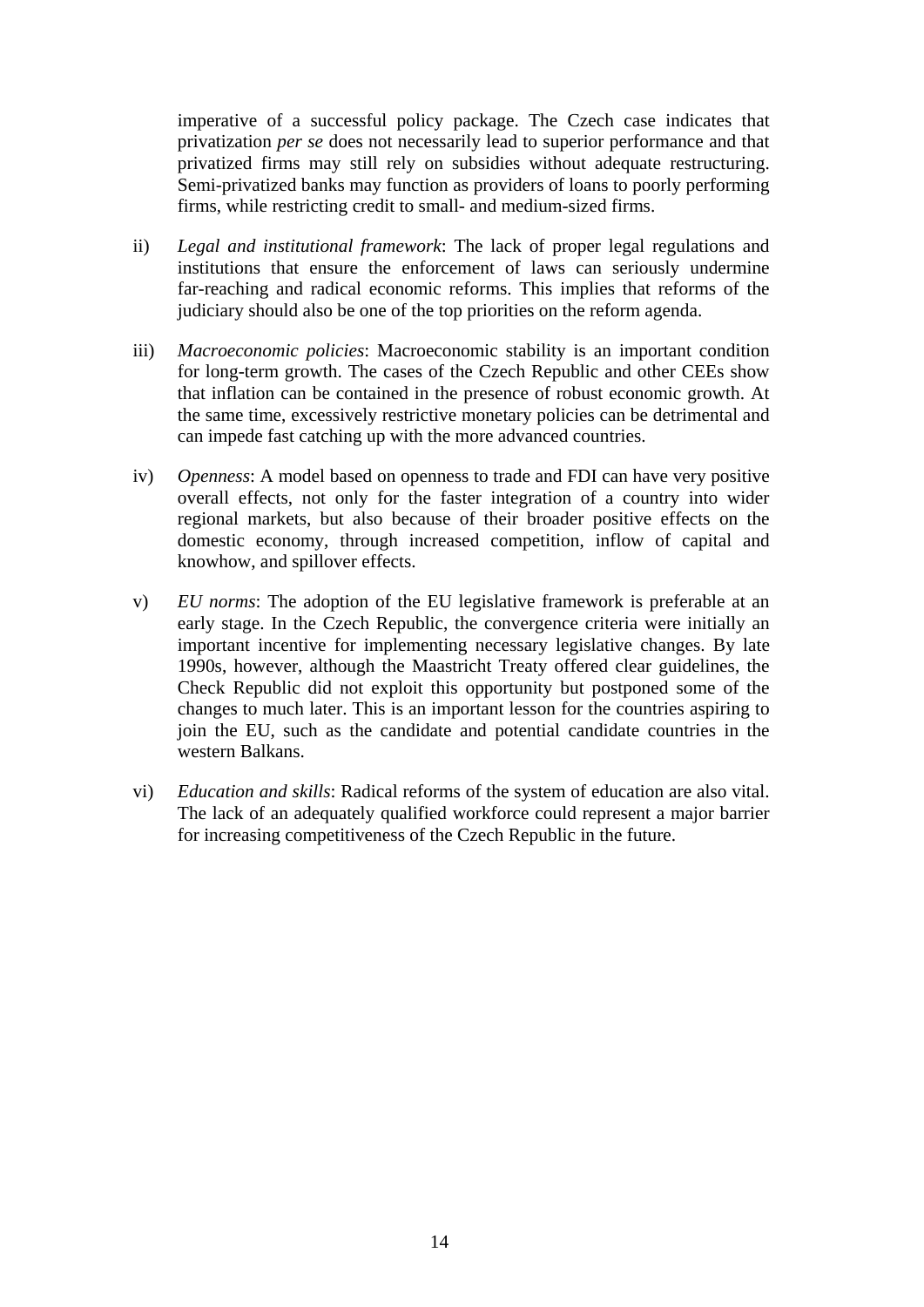#### **References**

- CERGE-EI (1997). *Czech Republic. The Year of Crises*. Prague: Center for Economic Research and Graduate Education of Charles University & Economics Institute of the Academy of Sciences of the Czech Republic.
- CERGE-EI (2003). *Czech Republic 2002. Invited to the EU*. Prague: Center for Economic Research and Graduate Education of Charles University & Economics Institute of the Academy of Sciences of the Czech Republic.
- CERGE-EI (2006). *Czech Republic 2006. Accelerated Growth.* Prague, Center for Economic Research and Graduate Education of Charles University & Economics Institute of the Academy of Sciences of the Czech Republic.
- Commander, S. (2007). 'Skills and the Transition'. In S. Estrin, G. W. Kolodko and M. Uvalic (eds), *Transition and Beyond—Essays in Honour of Mario Nuti.*  Basingstoke: Palgrave Macmillan, 118-132.
- Dyba, K., and J. Svejnar (1995). 'A Comparative View of Economic Developments in the Czech Republic'. In J. Svejnar (ed.), *The Czech Republic and Economic Transition in Eastern Europe*. San Diego and London: Academic Press, 21-45.
- De Melo, M., C. Denizer, A. Gelb, and S. Tenev (1997). 'Circumstance and Choice: The Role of Initial Conditions and Policies in Transition Economies' WB Working Papers 1866. Washington, DC: World Bank.
- EIU (Economist Intelligence Unit) (2007). *Economies in Transition Regional Overview.*  London: EIU, September.
- Estrin, S., D. M. Nuti, and M. Uvalic (2000). 'The Impact of Investment Funds on Corporate Governance in Mass Privatization Schemes: Czech Republic, Poland, Slovenia'. *Moct-Most*, 11-26.
- EBRD (European Bank for Reconstruction and Development) (various issues). *Transition Report*. London: EBRD.
- Eurostat News Release (various issues). Luxembourg. Available at www.ec.europa.eu/eurostat.
- Godoy, S., and J. E. Stiglitz (2007). 'Growth, Initial Conditions, Law and Speed of Privatization in Transition Countries: 11 Years Later'. In S. Estrin, G. Kolodko and M. Uvalic (eds), *Transition and Beyond—Essays in Honour of Mario Nuti.*  Basingstoke: Palgrave Macmillan, 89-117.
- Hlavacek, J., and M. Mejstrik (1997). 'The Initial Economic Environment for Privatization'. In M. Mejstrik (ed.), *The Privatization Process in East-Central Europe. Evolutionary Process of Czech Privatizations*. London: Kluwer Academic Publishers, 1-32.
- Kekic, L. (1996). 'Assessing and Measuring Progress in the Transition'. *Economies in Transition Regional Overview* 2/1996. London: EIU.
- Kolodko, G. W. (1999). 'Ten Years of Postsocialist Transition Lessons for Policy Reform'. WB Policy Research Working Paper 2095. Washington, DC: World Bank.
- Lavigne, M. (1999). *The Economics of Transition*, 2nd edition. New York: St. Martin's Press.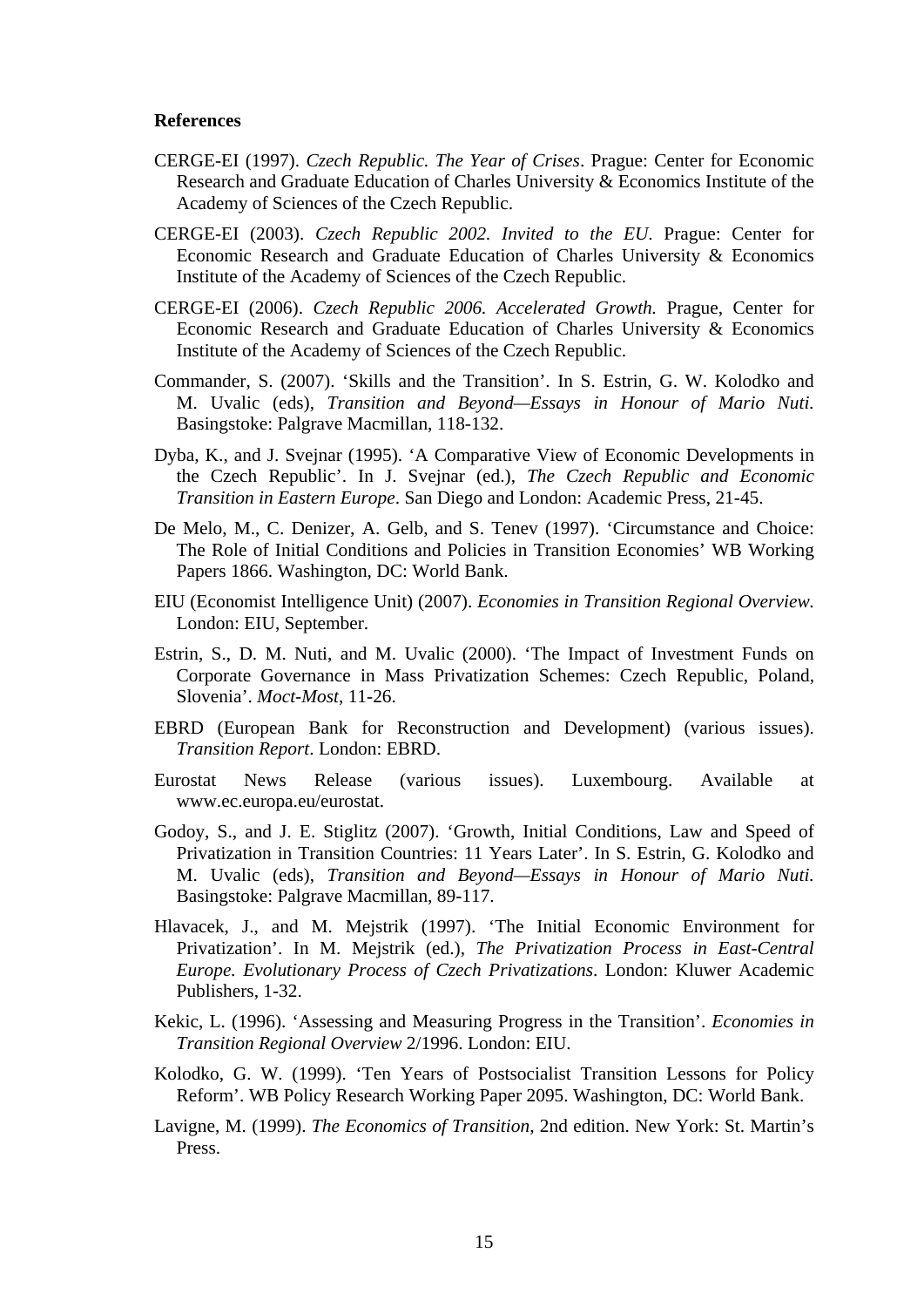- Lizal, L., and J. Svejnar (2002). 'Investment, Credit Rationing and the Soft-Budget Constraint: Evidence from Czech Panel Data'. *The Review of Economics and Statistics*, 84 (2): 353-70.
- Manktelow, A. (2007). 'How Serious are Labour Shortages in Central and Eastern Europe?'. *Economies in Transition Regional Overview.* London: EIU, 5-11.
- Mateju, P. (2004). 'Czech Higher Education Still at a Crossroads'. *The Prague Post*, 18 November.
- Mateju, P., B. Rehakova, and N. Simonova (2003). 'Transition to University under Communism and after its Demise. The Role of Socioeconomic Background in the Transition between Secondary and Tertiary Education in the Czech Republic 1948- 1998'. *Sociologicky casopis/Czech Sociological Review*, 39 (3): 301-24.
- Mejstrik, M. (ed.) (1997). *The Privatization Process in East-Central Europe. Evolutionary Process of Czech Privatization*. London: Kluwer Academic Publishers.
- OECD (Organization for Economic Cooperation and Development) (2006). *Economic Surveys—The Czech Republic*. Paris: OECD.
- Pavlik, P. (2003). 'Economic Transformation in the Czech Republic. What Went Wrong?'. In D. M. Nuti and M. Uvalic (eds), *Post Communist Transition to a Market Economy. Lessons and Challenges.* Ravenna: Longo Editore, 231-52.
- Svejnar, J. (1989). 'A Framework for the Economic Transformation of Czechoslovakia'. *PlanEcon*, 5 (52): 1-18.
- Svejnar, J. (1995). 'Introduction and Overview'. In J. Svejnar (ed.) (1995). *The Czech Republic and Economic Transition in Eastern Europe*. London: Academic Press, 1-19.
- Svejnar, J. (2002). 'Transition Economies: Performance and Challenges'. *Journal of Economic Perspectives*, 16 (1): 3-28.
- Svejnar, J. (2007). 'Česká ekonomika v globální perspektivě'. Conference presentation. Prague.
- Tuma, Z. (2006). 'Banking Reform: The Case of the Czech Republic'. Paper presented at the High-level Seminar on Central Bank Modernization and Banking Reforms, 2-3 November. Toledo.
- UNDP (2007). *Human Development Report 2007*. Available at: www.hdr.undp.org.
- Uvalic, M. (2002). 'Privatization Investment Funds in the Czech Republic, Poland and Slovenia'. In A. Young, I. Teodorovic and P. Koveos (eds), *Economies in Transition: Conception, Status and Prospects.* London: Oxford Scientific, 375-403.
- Uvalic, M., and D. M. Nuti (2003). 'Twelve Years of Transition to a Market Economy'. In D. M. Nuti and M. Uvalic (eds), *Postcommunist Transition to a Market Economy. Lessons and Challenges*. Ravenna: Longo Editore, 9-19.
- WCY (2006) *World Competitiveness Yearbook*. Available at: www.imd.ch/research /centers/wcc/index.cfm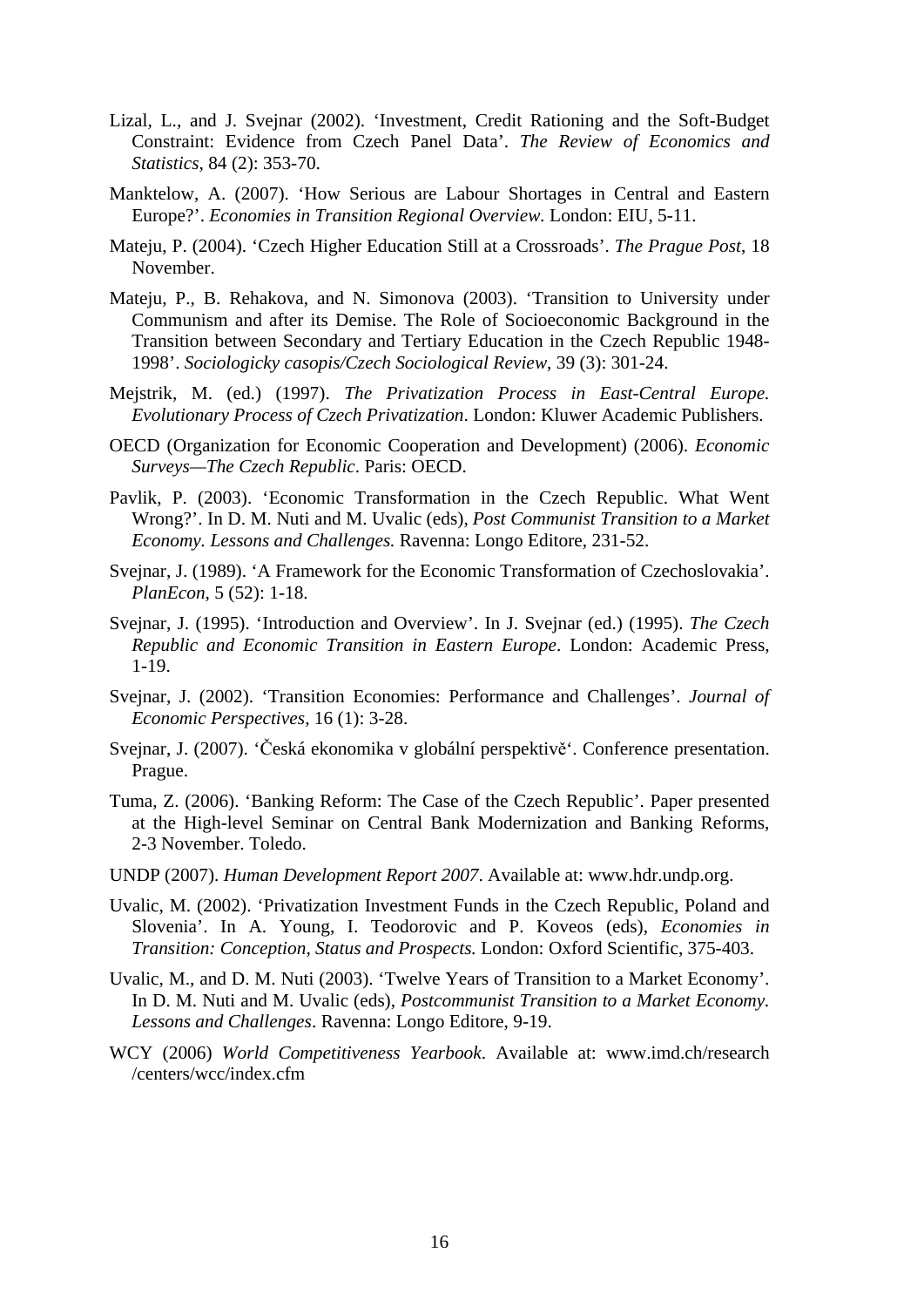|                  | 1989    | 1990     | 1991     | 1992       | 1993     | 1994       | 1995       | 1996       | 1997       | 1998                              | 1999       | 2000       | 2001       | 2002       | 2003       | 2004       | 2005       | 2006       | 2007       |
|------------------|---------|----------|----------|------------|----------|------------|------------|------------|------------|-----------------------------------|------------|------------|------------|------------|------------|------------|------------|------------|------------|
|                  |         |          |          |            |          |            |            |            |            | (Percentage change in real terms) |            |            |            |            |            |            |            |            |            |
| GDP              | 1.4     | $-1.2$   | $-11.6$  | $-0.5$     | 0.1      | 2.2        | 5.9        | 4.2        | $-0.7$     | $-0.8$                            | 1.3        | 3.6        | 2.5        | 1.9        | 3.6        | 4.6        | 6.5        | 6.4        | 5.5        |
| Exports          | na      | na       | $-6.0$   | 9.5        | 15.8     | 1.7        | 16.7       | 5.5        | 8.4        | 10.4                              | 5.4        | 16.5       | 11.2       | 2.1        | 7.2        | 20.7       | 11.8       | 15.9       | na         |
| Imports          | na      | na       | $-32.8$  | 29.7       | 23.7     | 14.7       | 21.2       | 12.1       | 6.9        | 8.3                               | 4.9        | 16.3       | 12.8       | 5.0        | 8.0        | 17.9       | 5.0        | 15.2       | na         |
|                  |         |          |          |            |          |            |            |            |            | (In % of labourforce)             |            |            |            |            |            |            |            |            |            |
| Unemployment     | na      | 0.7      | 4.1      | 2.6        | 4.3      | 4.3        | 4.0        | 3.9        | 4.2        | 5.8                               | 8.5        | 8.8        | 8.0        | 7.0        | 7.5        | 8.2        | 7.9        | 7.1        | na         |
|                  |         |          |          |            |          |            |            |            |            | (Annual average)                  |            |            |            |            |            |            |            |            |            |
| Consumer prices  | 1.4     | 9.7      | 52.0     | 11.1       | 20.8     | 9.9        | 9.6        | 8.9        | 8.4        | 10.6                              | 2.1        | 4.0        | 4.7        | 1.8        | 0.2        | 2.8        | 1.9        | 2.5        | 2.7        |
|                  |         |          |          |            |          |            |            |            |            | (In % of GDP)                     |            |            |            |            |            |            |            |            |            |
| Gov't balance    | na      | $-0.2$   | $-1.9$   | $-3.1$     | 2.6      | $-1.2$     | $-1.1$     | $-3.3$     | $-3.8$     | $-5.0$                            | $-3.7$     | $-3.7$     | $-5.7$     | $-6.8$     | $-6.6$     | $-2.9$     | $-3.5$     | $-2.9$     | $-4.0$     |
| Gov'texpenditure | na      | 54.5     | 51.6     | 49.6       | 41.2     | 43.8       | 40.5       | 42.6       | 43.2       | 43.2                              | 42.3       | 41.8       | 44.5       | 46.3       | 47.3       | 43.8       | 43.6       | 42.3       | na         |
| Gov't debt       | na      | na       | na       | na         | 18.8     | 17.6       | 14.4       | 12.3       | 12.2       | 12.9                              | 13.4       | 18.2       | 25.9       | 28.5       | 30.1       | 30.7       | 30.4       | 30.6       | na         |
|                  |         |          |          |            |          |            |            |            |            | (In millions of US dollars)       |            |            |            |            |            |            |            |            |            |
| Current account  | na      | na       | na       | na         | 455.8    | $-786.8$   | $-1.369.1$ | $-4.127.1$ | $-3.621.5$ | $-1.308.1$                        | $-1.464.2$ | $-2.687.9$ | $-3.271.8$ | $-4.263.7$ | $-5.785.3$ | $-5.751.3$ | $-1.940.0$ | $-4.585.0$ | $-6.468.0$ |
| Trade balance    | na      | $-600.0$ | $-500.0$ | $-1.901.6$ | $-525.3$ | $-1.381.2$ | $-3.677.9$ | $-5.705.5$ | $-4.938.0$ | $-2.646.9$                        | $-1.900.8$ | $-3.093.1$ | $-3.077.0$ | $-2.239.4$ | $-2.519.1$ | $-529.6$   | 2.522.3    | 2.979.3    | 3.367.0    |
| FDI, net         | na      | na       | na       | 982.9      | 563.3    | 748.9      | 2.525.6    | 1.280.3    | 1.258.6    | 3.574.6                           | 6.219.7    | 4.941.7    | 5.474.2    | 8.281.6    | 1.813.6    | 3.940.5    | 11.630.0   | 4.666.5    | 5.200.0    |
|                  |         |          |          |            |          |            |            |            |            | (In % of GDP)                     |            |            |            |            |            |            |            |            |            |
| Current account  | na      | na       | na       | na         | 1.3      | $-1.9$     | $-2.5$     | $-6.7$     | $-6.3$     | $-2.1$                            | $-2.4$     | $-4.7$     | $-5.3$     | $-5.7$     | $-6.3$     | $-5.2$     | $-1.5$     | $-3.2$     | $-3.9$     |
| External debt    | 11.4    | 17.1     | 26.3     | 23.8       | 24.3     | 26.0       | 31.1       | 34.2       | 37.8       | 38.9                              | 38.0       | 38.1       | 36.2       | 35.8       | 38.2       | 41.3       | 37.1       | 40.9       | na         |
|                  |         |          |          |            |          |            |            |            |            | (In US dollars)                   |            |            |            |            |            |            |            |            |            |
| GDP per capita   | 4.880.1 | 3.376.0  | 2.480.7  | 2.891.8    | 3.385.8  | 3.977.2    | 5.362.4    | 6.016.3    | 5.545.1    | 6.008.5                           | 5.832.9    | 5.520.5    | 6.059.1    | 7.377.6    | 8.947.0    | 10.726.0   | 12.216.9   | 13.896.1   | na         |

Table 1 Selected macroeconomic indicators for the Czech Republic

Source: EBRD (2007: macroeconomic indicators, electronic version available on-line).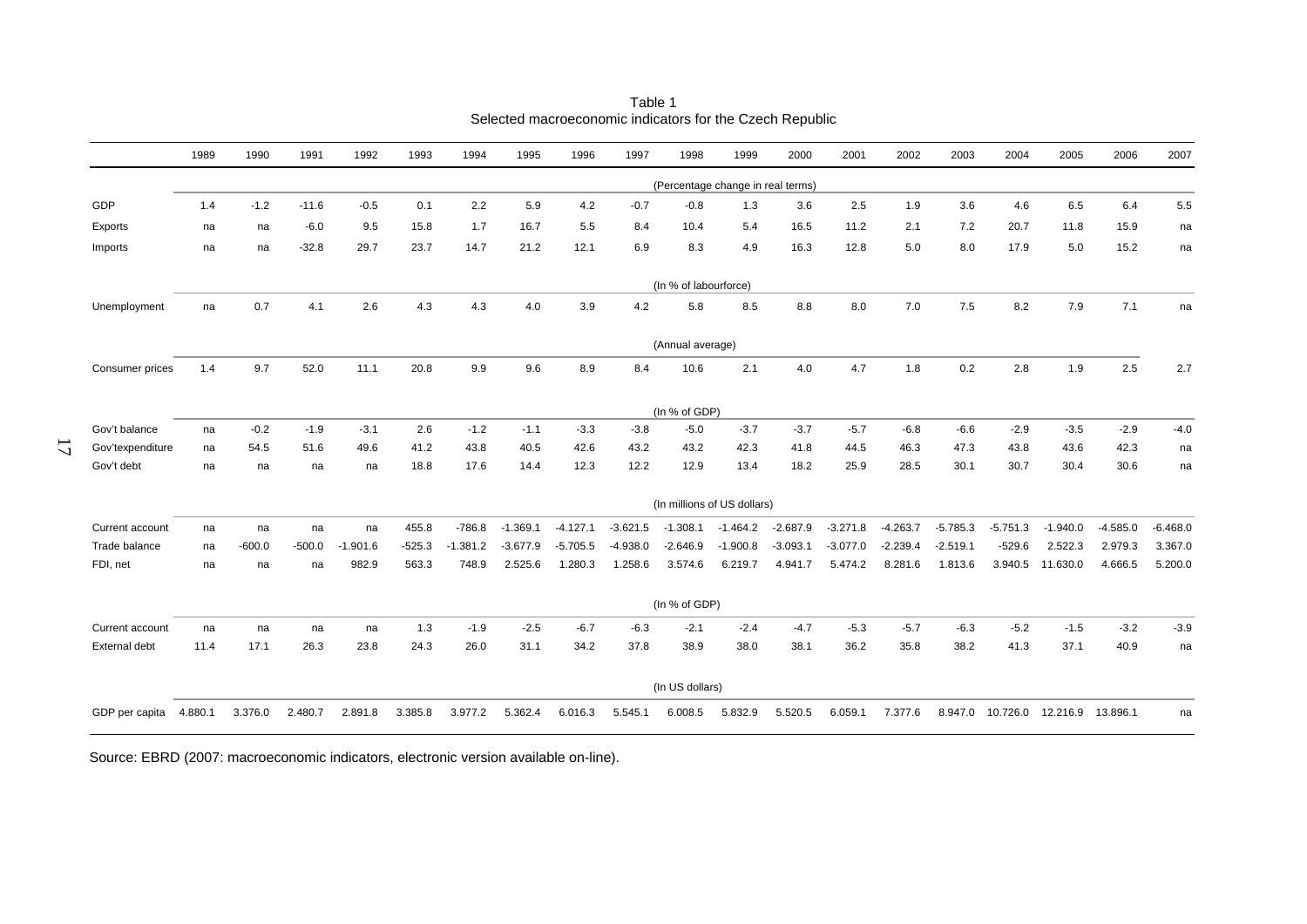|      | Large-scale<br>privatization | Small-scale<br>privatization | Enterpr.<br>restructuring | Price<br>liberalization | Trade & Forex<br>system | Competition<br>policy | Banking reform &<br>interest rate<br>liberalization | Securities markets<br>& non-bank financial<br>institutions | Overall<br>infrastructure<br>reform |
|------|------------------------------|------------------------------|---------------------------|-------------------------|-------------------------|-----------------------|-----------------------------------------------------|------------------------------------------------------------|-------------------------------------|
| 1989 | 1.00                         | 1.00                         | 1.00                      | 1.00                    | 1.00                    | 1.00                  | 1.00                                                | 1.00                                                       | 1.00                                |
| 1990 | 1.00                         | 1.00                         | 1.00                      | 1.00                    | 1.00                    | 1.00                  | 1.00                                                | 1.00                                                       | 1.00                                |
| 1991 | 1.00                         | 3.00                         | 2.00                      | 4.00                    | 3.00                    | 2.00                  | 2.00                                                | 1.00                                                       | 1.00                                |
| 1992 | 2.00                         | 4.00                         | 2.00                      | 4.00                    | 4.00                    | 2.00                  | 3.00                                                | 1.00                                                       | 1.67                                |
| 1993 | 3.00                         | 4.00                         | 3.00                      | 4.00                    | 4.00                    | 2.67                  | 3.00                                                | 2.00                                                       | 2.00                                |
| 1994 | 4.00                         | 4.00                         | 3.00                      | 4.00                    | 4.00                    | 2.67                  | 3.00                                                | 2.67                                                       | 2.33                                |
| 1995 | 4.00                         | 4.00                         | 3.00                      | 4.00                    | 4.00                    | 2.67                  | 3.00                                                | 2.67                                                       | 2.33                                |
| 1996 | 4.00                         | 4.33                         | 3.00                      | 4.00                    | 4.33                    | 2.67                  | 3.00                                                | 2.67                                                       | 2.33                                |
| 1997 | 4.00                         | 4.33                         | 3.00                      | 4.33                    | 4.33                    | 2.67                  | 3.00                                                | 2.67                                                       | 2.67                                |
| 1998 | 4.00                         | 4.33                         | 3.00                      | 4.33                    | 4.33                    | 2.67                  | 3.00                                                | 3.00                                                       | 2.67                                |
| 1999 | 4.00                         | 4.33                         | 3.00                      | 4.33                    | 4.33                    | 2.67                  | 3.33                                                | 3.00                                                       | 3.00                                |
| 2000 | 4.00                         | 4.33                         | 3.33                      | 4.33                    | 4.33                    | 2.67                  | 3.33                                                | 3.00                                                       | 3.00                                |
| 2001 | 4.00                         | 4.33                         | 3.33                      | 4.33                    | 4.33                    | 2.67                  | 3.67                                                | 3.00                                                       | 3.00                                |
| 2002 | 4.00                         | 4.33                         | 3.33                      | 4.33                    | 4.33                    | 3.00                  | 3.67                                                | 3.00                                                       | 3.00                                |
| 2003 | 4.00                         | 4.33                         | 3.33                      | 4.33                    | 4.33                    | 3.00                  | 3.67                                                | 3.00                                                       | 3.33                                |
| 2004 | 4.00                         | 4.33                         | 3.33                      | 4.33                    | 4.33                    | 3.00                  | 3.67                                                | 3.33                                                       | 3.33                                |
| 2005 | 4.00                         | 4.33                         | 3.33                      | 4.33                    | 4.33                    | 3.00                  | 4.00                                                | 3.67                                                       | 3.33                                |
| 2006 | 4.00                         | 4.33                         | 3.33                      | 4.33                    | 4.33                    | 3.00                  | 4.00                                                | 3.67                                                       | 3.33                                |
| 2007 | 4.00                         | 4.33                         | 3.33                      | 4.33                    | 4.33                    | 3.00                  | 4.00                                                | 3.67                                                       | 3.33                                |

Table 2 EBRD transition indicators, Czech Republic

Source: EBRD (n.d., transition indicators; electronic version available on-line).